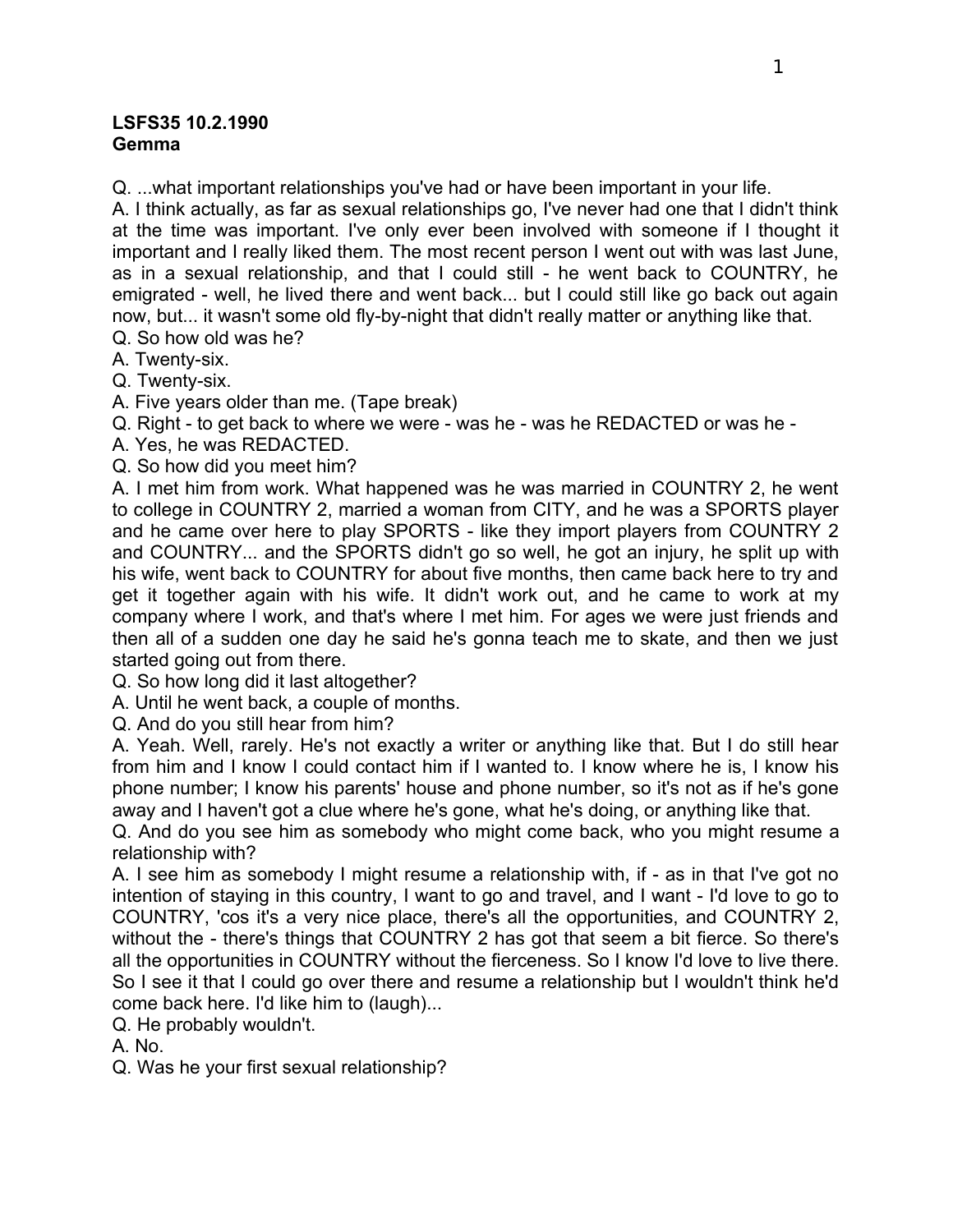A. No. He was my fourth - he was my fourth. My first one was when I was eighteen and I was going out with someone - I went out with someone for six months, and it was a really bad relationship, as in he was treating me badly; he was a very spoilt only child. And then for a long while I just accepted it. I was really downtrodden and that sort of thing, and then suddenly I just realised he treated me like rubbish, "I'm not staying with you"; you know, this is no good, this is not a good relationship, you've done a lot of things to upset me. It was - I read a book called "Women Who Love Too Much", and it was a typical relationship that I read in that; you know, you would do everything to try and please him and then it doesn't work and you ... something wrong with yourself. And I suddenly thought, it's not, it's not me. And I got out of it. So I finished it with him. And then, about six months after that, I started going out with someone else, and that was PETER, who I went out with for about seven months. And he was a bit older than me he was about nine years older than me; and we got on really well, we had a good time, and then it just started to go wrong. You know, when you think, you know, it's not going anywhere; we're carrying on, we can carry on doing this forever. So that was that.

Q. Where did you want it to go?

A. I think I wanted security out of it. I'm not sure - when I think about it, I'm not sure I wanted to marry him, but he was a person, you know, like the REDACTED I could marry him and it would be so ... you know, from how it was before, if it carried on like that it could be so good because we really got on well with each other. We had a good time, we liked going out together, but we didn't mind staying in. But that would have been - if I could have married PETER, it would have been for the safety of it. And then other than that, there's two other people I've slept with and they were both - both people I liked, but both only once, and I never went out with them. It was a bit - I wouldn't say - it wasn't seedy or anything like that, and I knew them really well, and I still talk to both of them and I'm still good friends with both of them - it was kind of like something that just happened, but I wouldn't - I'm not ashamed of it. I wouldn't say "oh - oh, my God, I can't look at him. Oh, no, what did I do...?".

Q. What, so embarrassed or -

A. Yeah, it's something like that, I still see them - you know, "are you alright?". And one of them has got another girlfriend now, and - who is a friend of mine. I still see the both of them, I just don't take any notice of it. So it's never - never been involved in anything sexually that I didn't - the only time I've ever - I can ever say I did something I didn't want to do, was - it wasn't something I didn't want to do as in a sexual act I didn't want to do; there were times with the first bloke I was going out with - like I said, it was kind of the "Women Who Love Too Much" syndrome, he would want to and I wouldn't, but I would if I thought it might make him happy, that sort of thing.

Q. So you did it for him.

A. Yeah, not for me. And now I wouldn't (laugh), I wouldn't hold someone's hand if I didn't want to now. I'm just - I'm just older and wiser, I've seen through it all. I was gonna say, that was the first person I ever had a sexual relationship with, and I was of the opinion that it would cure everything. And, 'course, now I know it won't. I've just learnt a lot more since then. That was all due to my naivete, of what the powers of sex were.

Q. What did you think they were?

A. I remember thinking if you had sex with someone you could control them.

Q. You could?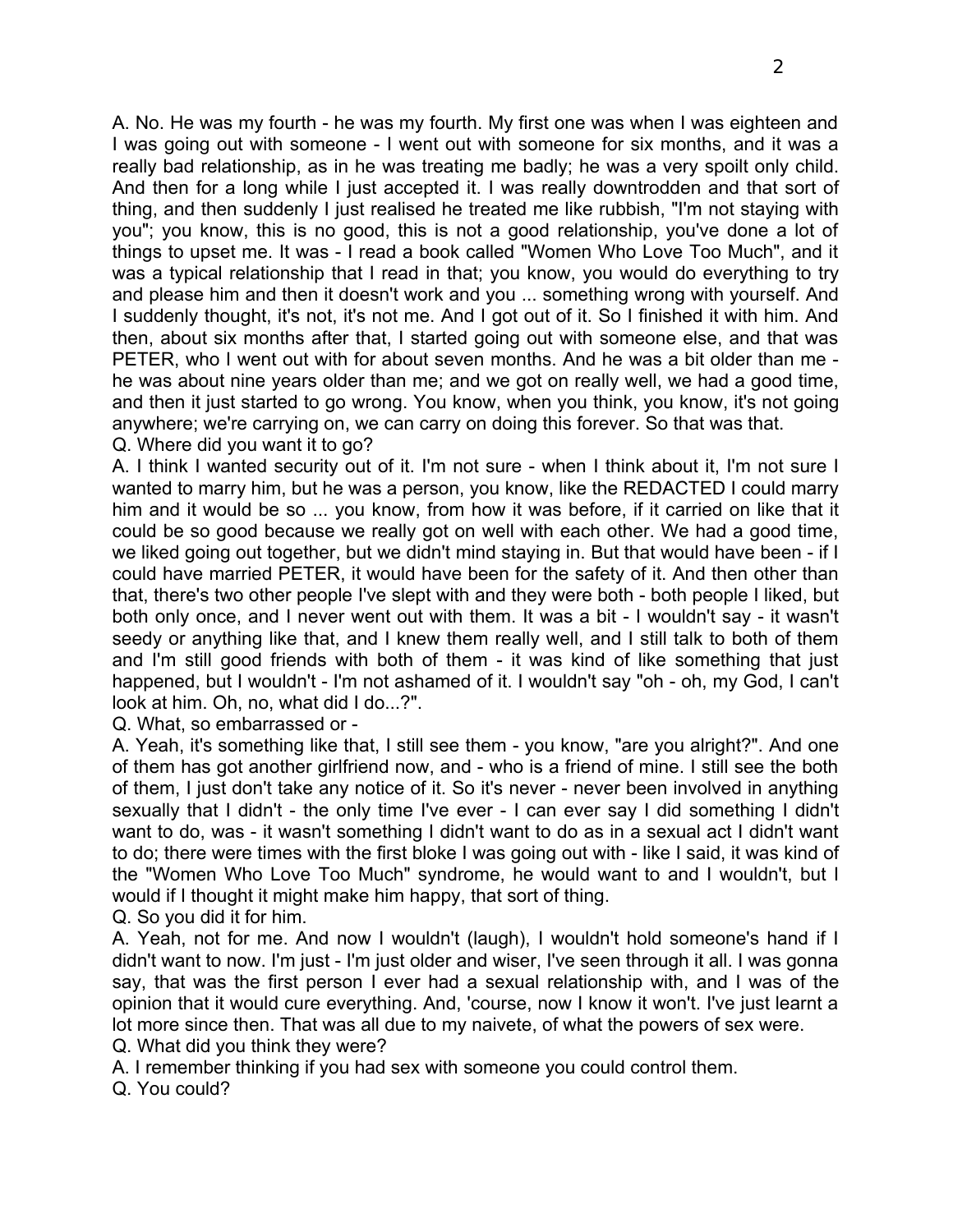A. Mm. You know, you had that control over them. Because it was something so personal and so special to me, it must be to them, so I could then, you know - if they'd said to me, do this, so I could do it back. But then, you know... you can't, you can't at all. It was just the opinion I had then, I don't know where I got it from.

Q. So what do you think actually changed you?

A. I don't know. There was no act, just one day I woke up to it. Nothing happened, it was one day -

Q. ... read something or -

A. No.

Q. - talk to somebody or -

A. No, just one day it just clicked. And it wasn't until after I'd been out with PETER, the second boyfriend, that I read the book, "Women Who Love Too Much". And I remember getting out of the relationship, the first one, and I didn't know why, but now I can see why. And I sometimes feel like, Christ, I had a lucky escape, 'cos, you know, I could have spent the rest of my life with him and - oh, my God, what would I have done? Q. Yes.

A. So I feel like, you know, I had a really lucky escape at times, that I'm learning a lot more. And sometimes I really worry that - oh, God, you know, what could I do, what can I find out, where must I get all this knowledge from so I don't make the wrong decisions? And you can't - there's nothing someone can tell you. I could tell that to someone who's sixteen, she'd say "yeah, alright" -

Q. Yeah. I suppose you don't wanna be told -

A. You don't wanna be told things like that, you have to find it out yourself. You have to - I heard a book advertised on the radio, I think I was in a shop and I heard the book advertised on the radio, and the woman who wrote the book was being interviewed. And a couple of things she said, symptoms of women who love too much, I thought "I've got to read that book", you know, "I've got to read that book and find out -" -

Q. - because it sounded...

A. - I think I heard that book advertised actually when I was going out with DANIEL, the first one, so that might have been, you know, one of my things like "I love too much and I've got to get out of it", so that may be - now I think about it, that may be one of the things that changed my mind. But it wasn't until later that I read the book - I think I read the book about a year ago, and since then I feel much stronger in myself because I understand certain feelings I have, and I can understand, from my background, why I do it, and that I won't do it forever. And, like, I'm starting to change it, I'm starting to do the things that she said in the book to change it, and they are hard, and there are times when, you know, there's the easy option that you could take. It's like, I go to counselling and it's very hard to go to counselling, and it really - before you start to get any better, you dredge up all the old muck from your family background between your parents, that you don't want to - so you can change it, but it's not easy. It's not easy by any stretch of the imagination. I've been doing that, I've been, like, on the road of changing it for a year, and I don't feel like I've - I feel like I've come on, now, but six months ago I was getting nowhere. Although I was - I can see now, looking back, that I was - Q. What, it felt like -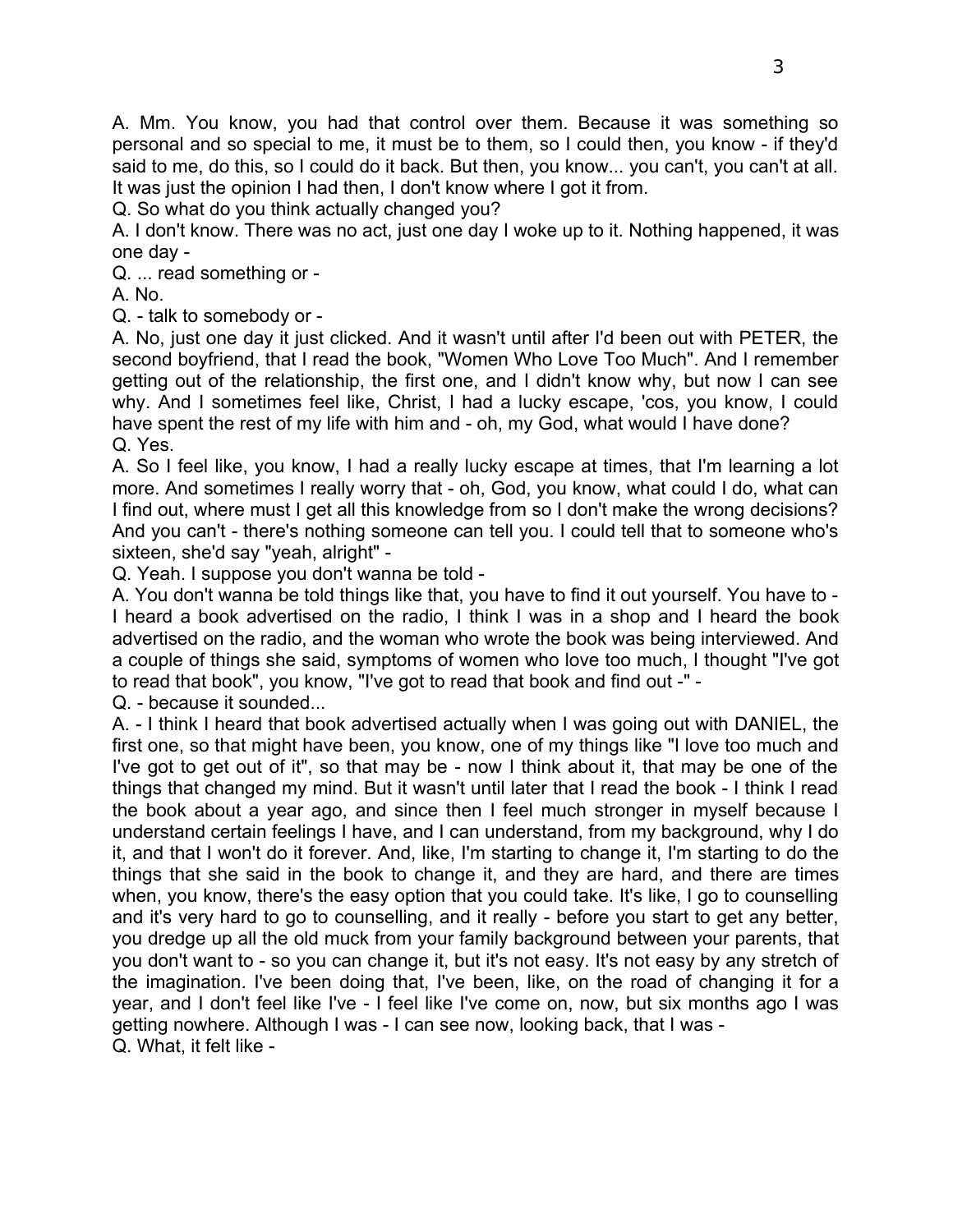A. - at the time it felt like, "oh, what am I doing? - oh, this is all too hard - I want to go and live on and on and where only I live" - you know, that sort of thing. So I don't – I wouldn't try and make out to anyone it was easy.

Q. So what sort of things have you been trying to change?

A. You do more for yourself. It's more a case of - if you don't want to do something, you don't do it. There's a difference between being totally self-centered or not doing something you really don't want to do. I'm not totally self-centered, I will help people; but if there's something I really don't want to do, I'll say, "well, no, I really -", you know, "I really don't want to do that. I'm sorry, even if it would help you... that's not something I want to do". So it's more when you do things for yourself, you take more interest in yourself, and go on holidays you want to go on and go - if you want to go out, even if you want to go out for a drink, if your partner won't go out with you, you phone one of your friends up. You know, one of your friends will always go out, more often than not. Q. Sure, yeah.

A. So you say "alright, then, you stay in, I'm going out. I want to go out; it's Friday night, I want to go to a disco. I'm going.". and it's more of that sort of attitude. And I've got - the other thing is, I've got a kind of a motto now, you know, it's your life; this is not a dress rehearsal. You've only got seventy years. Don't look round when you're sixty-five and say, "I didn't do this - number one, number two, number three and number four", you know. Do what you want to do. And I've also decided that I will make my own decisions and I will do what I want to do and I will take responsibility for it; 'cos if someone tells you to do something, you do it and it goes wrong, you can hold it against them forever, but what's the point? You should have done what you wanted in the first place. If it goes wrong for yourself, then you made the decision, you've lived by it... Tough, you know, you think you've made it yourself, you're not blaming someone, 'cos I think blaming someone fills you with self-hate. You know, you've got - it's about the emotion that you've got inside and I don't think you need it, so you - you know, ...that's one of my new mottoes of life, I should write them on the wall and live by them.

Q. Has that partly come through counselling, you've come to realise that, or through yourself or through reading the book?

A. It's a sort of combination. It's a combination, it's from my - from my family, from, you know, from reading, from realising - from growing up, from realising that there's a lot of people in this world, you know, no one's looking out for you really. Apart from your mum, no one is looking out for you.

Q. Yeah, that's true.

A. And your mum can't look out for you when you're not near her. So you have to look out for yourself. I just - it's a combination of things, mainly 'cos I've... growing up; through things I've done when I'm growing up, I'm realising these things. It's not - it's not something you could have told me when I was fifteen, 'cos when I was fifteen, I knew everything.

Q. Yeah.

A. I did; no one could tell me I didn't. It was like, you know - I remember when I was fifteen, it was Tracy Ullman; she was on the - she was on an interview, and she was saying, "oh, I was really horrible when I was fifteen", you know - I'd be "don't you tell me that, I know what I'm doing"; and I was just like that, and all my family were laughing, they were saying "that's you, that's you to a T"! "Don't you tell me that, I can drink, I can"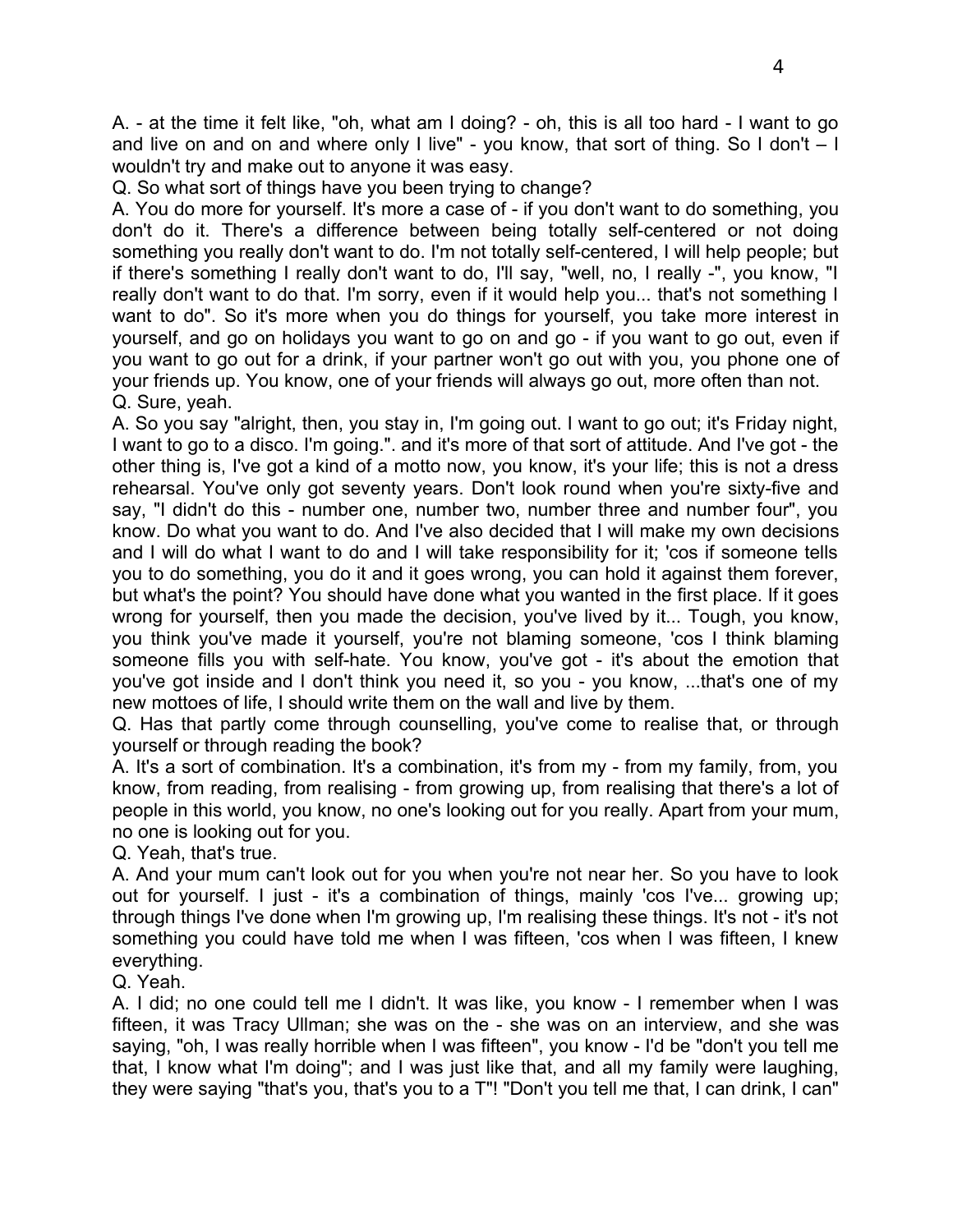- you know, two shandies and she fell over. It was - I think it's a lot that you realise when you grow up, and obviously - I can't, in ten years' time, think I knew nothing then - I knew nothing then, you know, when I was twenty-one I knew nothing. But compared to when I was eighteen, you know, I've picked up an amazing amount. Q. Right.

A. It's like - oh, what was it I was saying - oh, when I was fifteen, my parents didn't love me and when I was fifteen I was amazed at how much they'd picked up. I'm amazed at how much I've picked up since I was sixteen. You know, I mean five years - in the five years when you go for, you know, new schools, you take some exams - I took my Alevels - you go out into work, and, you know, there's teachers at work (school?) that will tell you off, and you think "oh", you know; and then there's adults at work who will stab you in the back.

Q. Really?

A. And you think - especially in the industry that I work in -

Q. Which is what, FINANCE- -

A. FINANCE. And you think, no one in this world is looking out for me. My teachers taught me 'cos it was their job; but, you know, now it's time just to stand on your own two feet. You have to pick up a lot, you have to get streetwise very quickly. And that's in every aspect of life.

Q. You mentioned that, you know, through - you could understand more about how you were through your family background, things like that. What happened through your family background that...?

A. Well, I'm the youngest of four, I've got three elder brothers; my parents split up when I was seventeen, and - a really bad breakup and they were really arguing -

Q. ...

A. Yeah, and it was really distressing. And, because I'm the only one left, my - my mum is clinging onto me, you know; she is overly anxious of me and she is clinging onto me, she doesn't want me to leave.

Q. And you're the only girl.

A. I'm the only girl, yeah. So, you know, she will scoff the fact that I say I want to go and travel. And it's - it's fairly terrible, she will do cartwheels for my dad and for my brothers, you know; and so I've grown up with sort of - with the idea, watching my mum lay down her life for everyone, and getting walked over for it. And for, you know - first of all, I was like that.

Q. So you modelled yourself on her.

A. First of all I was like that, I would do things for people... I'm not cut out to do things for people, I'm too selfish, you know. My mum did a lot for me and so it's made me selfish and I'm not cut out to start looking after anyone else. I have to look after myself. I don't like anyone, you know, I don't like restrictions, I don't like anyone asking me what I'm doing, where I'm going and that sort of thing. I mean it's - it gets hard. It's very hard. And so I get very mixed up about that; I get very very angry with my mum, and now I feel guilty because that, you know, she's always done everything for me and she's always done... for me, but I want her to stand on her own two feet and do things for herself. Because of that - that background I've grown up in, first of all I was very like my mum, an armadillo; I would do things for people and I wouldn't do what I wanted to do, I would do what somebody else wanted to do. And then I suddenly grew up and thought, well,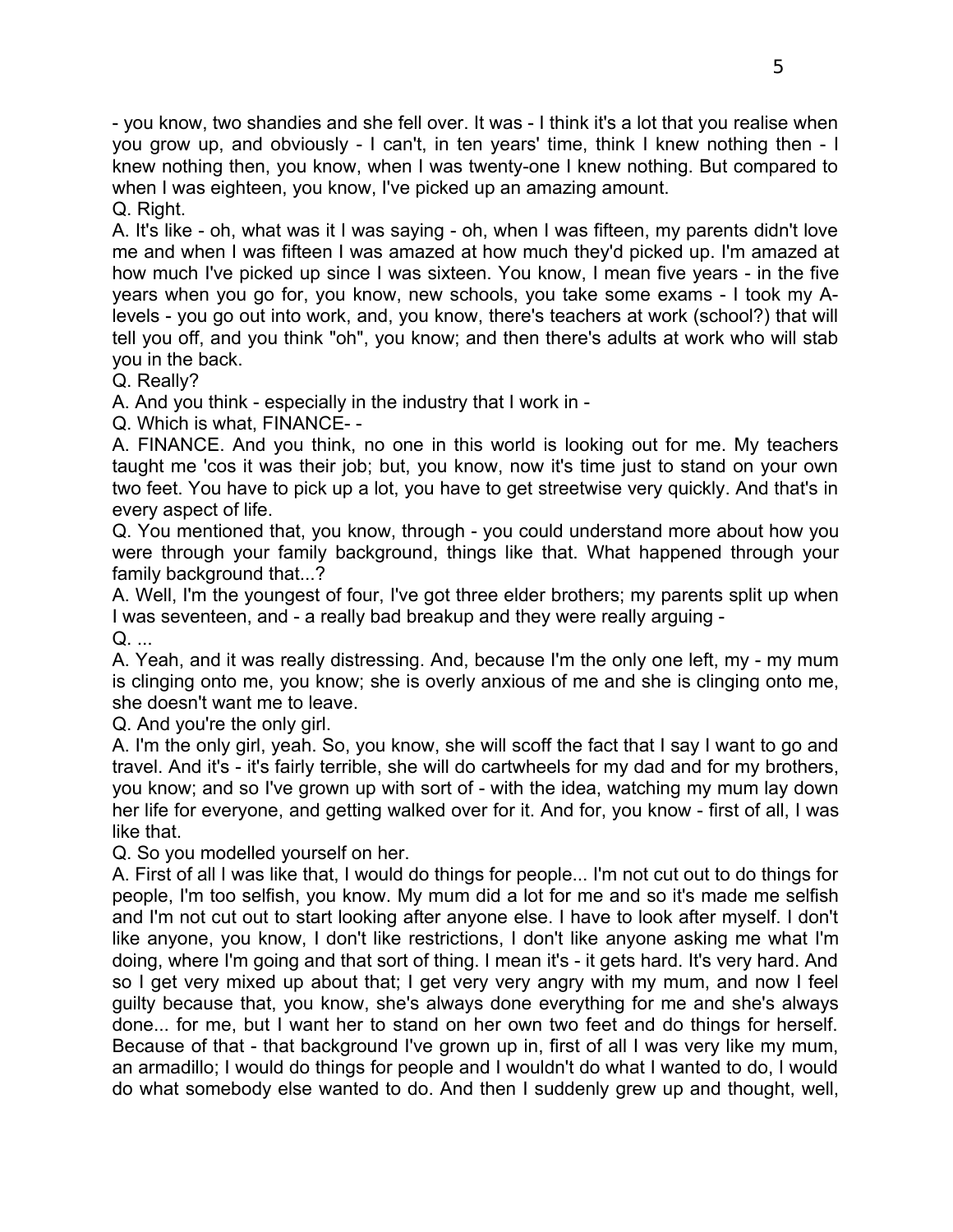you know, it's my life, I'm not gonna have a good life out of doing what somebody else wants, I'll do what I want. So I kind of - first of all I went with it and then I went totally against the grain, sort of completely rebelled and –

Q. That's lucky that you could in a way, that it wasn't so ingrained that you kind of found it very difficult not to please people and do what they wanted all the time. Can you talk to your mother about things like that?

A. Yeah.

Q. Is she - is she -

A. I mean, I end up arguing with her, I end up shouting at her, "for Christ's sake!", you know, but - she understands to a certain extent, but then again I think it was the way she was brought up and she's [FIFTIES] now. And I started changing when I was eighteen, nineteen - she's [FIFTIES].

Q. Yeah.

A. You know, it's not gonna do. It was hard for me to change, so God knows what I must be like if she was to try it.

Q. Mm. So when you went into your first relationship, were you kind of - as you say, trying to please him and do everything that he wanted?

A. Yeah. Yeah, I would try and please him.

Q. So when you actually started having a sexual relationship, was - who first decided, was that something that - I mean, when you lost your virginity, presumably with him - A. Yeah.

Q. - was that something you talked about, was planned, or did it just happen?

A. It was something that was planned, and I - it was funny, I wanted it to happen to please him. I didn't think, "oh, let's have a go and see if I like it", I wanted to please him. Q. And did it?

A. Yeah. He thought - he was like - he was such a chauvinist, "oh, this is great, I've got a virgin" sort of thing.

Q. Was he a virgin -

A. No. So it was that sort of attitude. But now, I would sleep with somebody if it pleased me, and if it pleased him, you know, everyone's happy. If it didn't, I shouldn't think they'd do it. But if I didn't want to, I wouldn't, no matter what. I had a friend - he was a friend that I met through - he used to play - his friend used to play SPORTS with ADAM, the REDACTED, and he used to - he was a friend, you know, and my friend started going out with his friend, and there was all this - you know, this bloke PAUL decided that he really had the hots for me, and he wanted to go out with me. And a couple of years ago, I would have probably done it, because I wouldn't have wanted to upset him; but now he's going round proclaiming hate for me to everyone.

Q. Because you wouldn't go out with him.

A. Mm. So now I'm just - I'm just going round and saying to everyone "he's a wanker". You know, I don't care. I don't need it.

Q. Right, if that's his reaction, then -

A. Yeah, fine.

Q. So it's all about his insecurity.

A. Yeah. My friends know. My friends and his friend and, you know, ADAM and everyone knows. The entire SPORTS team that they play for knows, 'cos it hasn't been kept quiet. My friend..., this American girl, you know, she's got the biggest mouth in the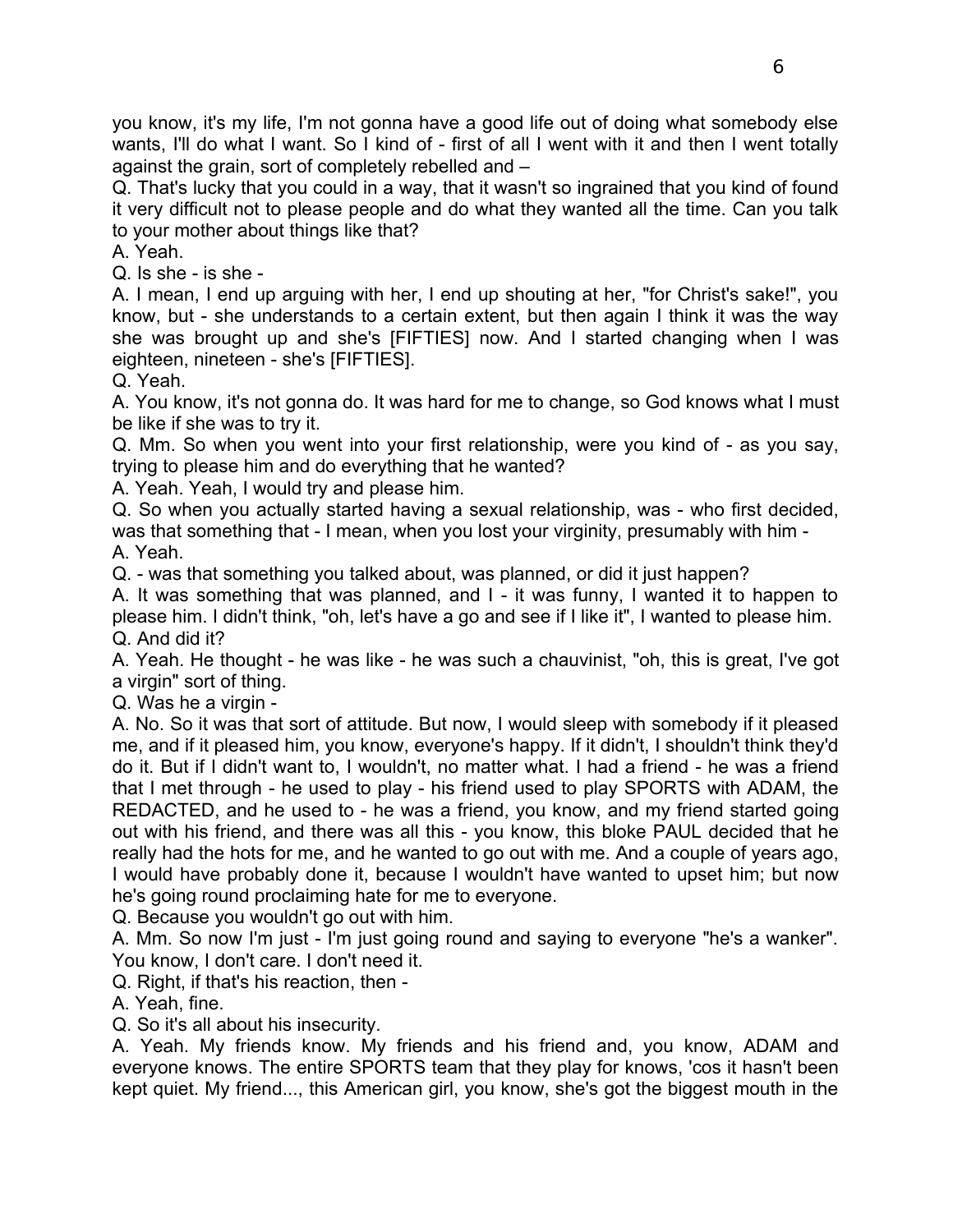world, she goes "here, guess what! PAUL's been trying it on with GEMMA and she doesn't wanna know and now he don't like her!". They're all - you know, it's that sort of attitude.

Q. Yeah.

A. And a couple of years ago I would have been "oh", you know, "oh, what am I gonna-" - it would have really worried me to have said to him, "get stuffed" -

Q. Yes, "I don't want..."

A. - but now I'm just like - I can say "get stuffed" so easily now. I say "so easily", I don't if it's something I really don't want to do then I don't; and if it's something not too drastic I usually worm my way out of it, but I don't do it if I don't want to.

Q. 'Cos that reflects a level of confidence too. You've got to have a certain amount of confidence in yourself to be able to -

A. I think you gain confidence in learning - not only - I don't mean educationally, I mean learning about the world. The more you know, the more you know how to look out for yourself, the more confident you are. There's an arrogant confidence where you know nothing and think you're great, and I don't think that gets you anywhere. I think people like that, you know, they project - project their arrogant confidence, but, you know, you can see it. But you can tell somebody who is confident in themselves, as in they - I think they easily talk to people. I mean, I'm a chatterbox anyway, I've never had any problem with talking; but they'll talk to people without being embarrassed. If they say something and everyone laughs, you know I've said things before and everyone laughs, and there was a time ago - there was a time I would have really cringed, thought "oh, they're all laughing at me", but now if I say something and everyone laughs, it's either 'cos I've said something funny or 'cos I'm saying, "oh, it's true", you know, you know, "don't laugh at me, I'm not making it up, this is true", it's that sort of thing.

Q. Yeah, right.

A. I don't go, "oh, no, everyone's laughing" (laugh) -

Q. ... said something foolish -

A. Yeah, which I would have done a little while ago.

Q. Yeah.

A. I mean, you can say something foolish now and then that would think, "no, I didn't mean to say that (laugh), it came out, and it sounded really - you know, it sounded really funny, but I didn't mean it that way". I've got that confidence now that I can say, "oh, well, if I said something funny or foolish I did, no one's perfect", whereas a while ago it would worry me.

Q. And you said on your questionnaire that you were in a relationship now, or that you had a special manfriend -

A. Mm, yeah.

Q. - but not a sexual relationship.

A. Oh, that's my friend - yeah, that's my friend JACK. He's - he's not someone I would go out with, but he's really - we get on really well and he's a really good friend. And he's as good a friend or better a friend than any girl as a friend I've ever had. And I don't think that you cannot have opposite sex people as friends. I can talk to him about sex. I can - you know, it's funny, 'cos he's - there's him and another friend of his - or a friend of ours - who's just gone to COUNTRY 3, and we were talking about sexual fantasies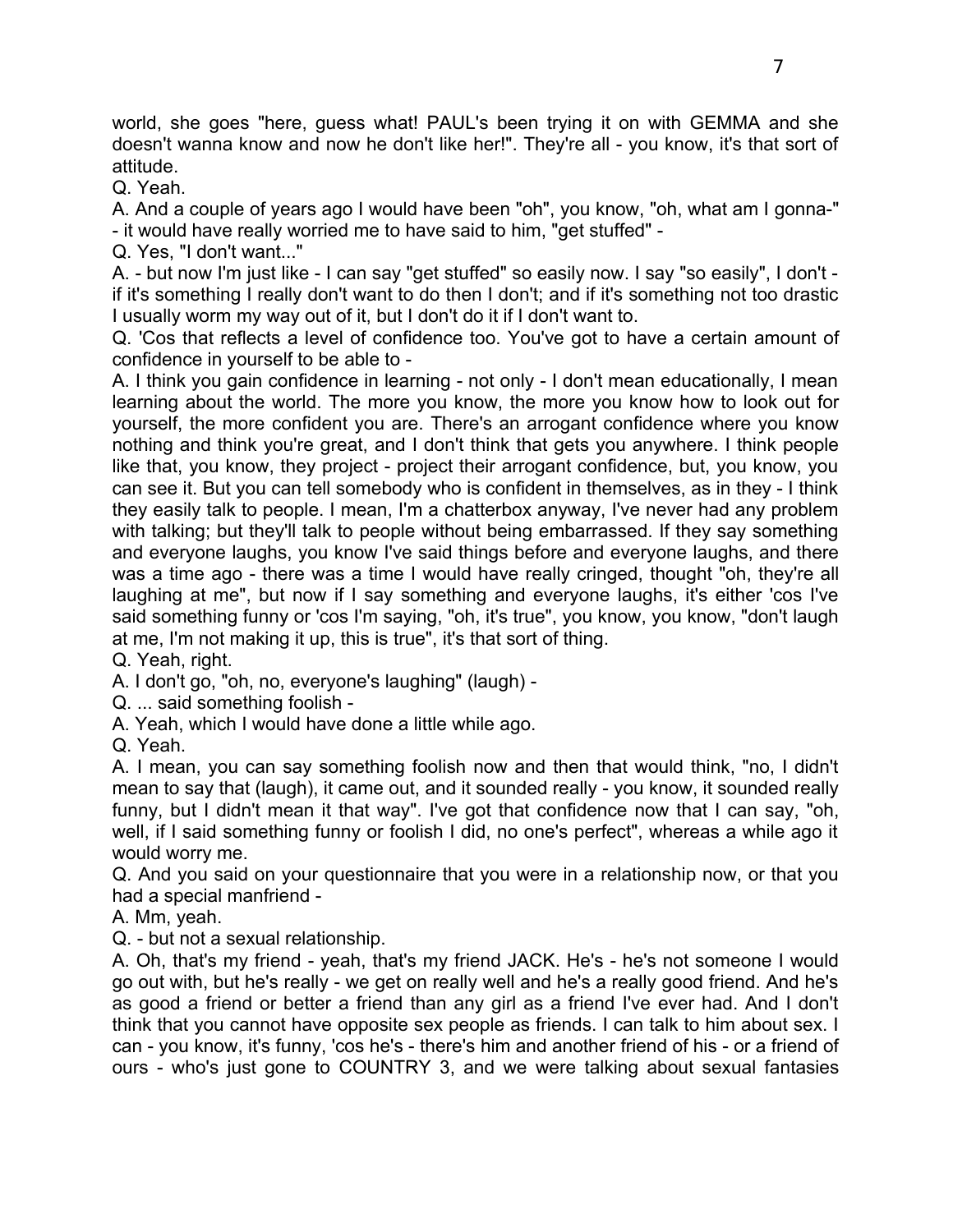once. I says, "I've got one" - ... go "what?" (laugh) - you know, and it was that sort of attitude. But -

Q. And you can talk about all those sort of things quite freely.

A. Yeah, I can say that to him, I can - I mean I can really - JACK can come round and I can really cry my eyes out, saying "oh, ADAM's gone back to COUNTRY ... and I'm still really really upset about it"; and he'll say, "yeah, yeah. Come on, then. Let's go out.". We'll go out - you know, go down the pub, whatever -

Q. What, and be supportive?

A. Yeah, he will support me. And he'll say - and he says I don't - he's one of those people who - he'll try and help you out and he'll get angry with you when you do things that let yourself down, but then he's also - he's got the - he's got the same sort of attitude as I have, in that I'll - I'll say, well I'm not perfect, I'm not telling you what to do. You know, and anyone who tries to tell me what to do, I'll say, "when you're (?)like shit I'm perfect, you come round and tell me about it".

Q. Right.

A. I said, but I don't think any man's got the right to tell anyone anything. No one's - I will - I will help my friends out -

Q. ... tell them -

A. - but I won't tell them anything; and the way I help people out, is that I'll do this with anything, from buying a car to deciding on a boyfriend to deciding on a new dress: I'll say, "put a list of ten things you must have about" - you know, say a car for instance - "ten things you must have and ten things you'd like it to have. And if it hasn't got one of the ten things it must have, then it's no good; if it's got five out the things you'd like, then that's fair enough", you know, and so you might say, right, the car's gotta be red - you go out for a red car, and then you say, right: the car's gotta do 190 miles an hour 'cos I wanna be a... racer, and so you look at the Ferraris and, you know - it's this sort of thing. And I say that over everything. And if anyone asks my advice I always give them that, say if you just analyse it that way -

Q. Have you always done that or has that come with the sort of confidence and everything else?

A. That's come out with - that's my brother who's - runs training courses for COMPANY, and he told me that, once about getting a new job. He said, well look, think about what you want in your new job; it must have, you know, fifty grand a year salary and that sort of thing. And I've since then I've gone through it with my friend JESSICA who was going out with a bloke who - you know, he was really using her, it was a really bad relationship, but I wouldn't say that. And then one day she was saying to me, "oh, what shall I do?", and I said, "right", and I just said to her, "think about your perfect, you know, the perfect bloke, what would he look like?" - he must be autonomous, funny, faithful, this, that and the other. "Think about ten things you'd like him to have" - you know, ... dark hair, blonde hair, blues eyes, long legs and all the rest of it. And then we went through her boyfriend and he didn't have any of the things she thought a bloke must have, and he had two of the things she thought she would like. I said, "well", you know - Q. - speaks for itself.

A. - "I'm not telling you to split up with him, but you realise with your idea of what a bloke must have, he's got none of them". I'm not - you know, I wouldn't tell anyone to split up with anybody, but that's how it came out. And that's how she's gone through it. She kept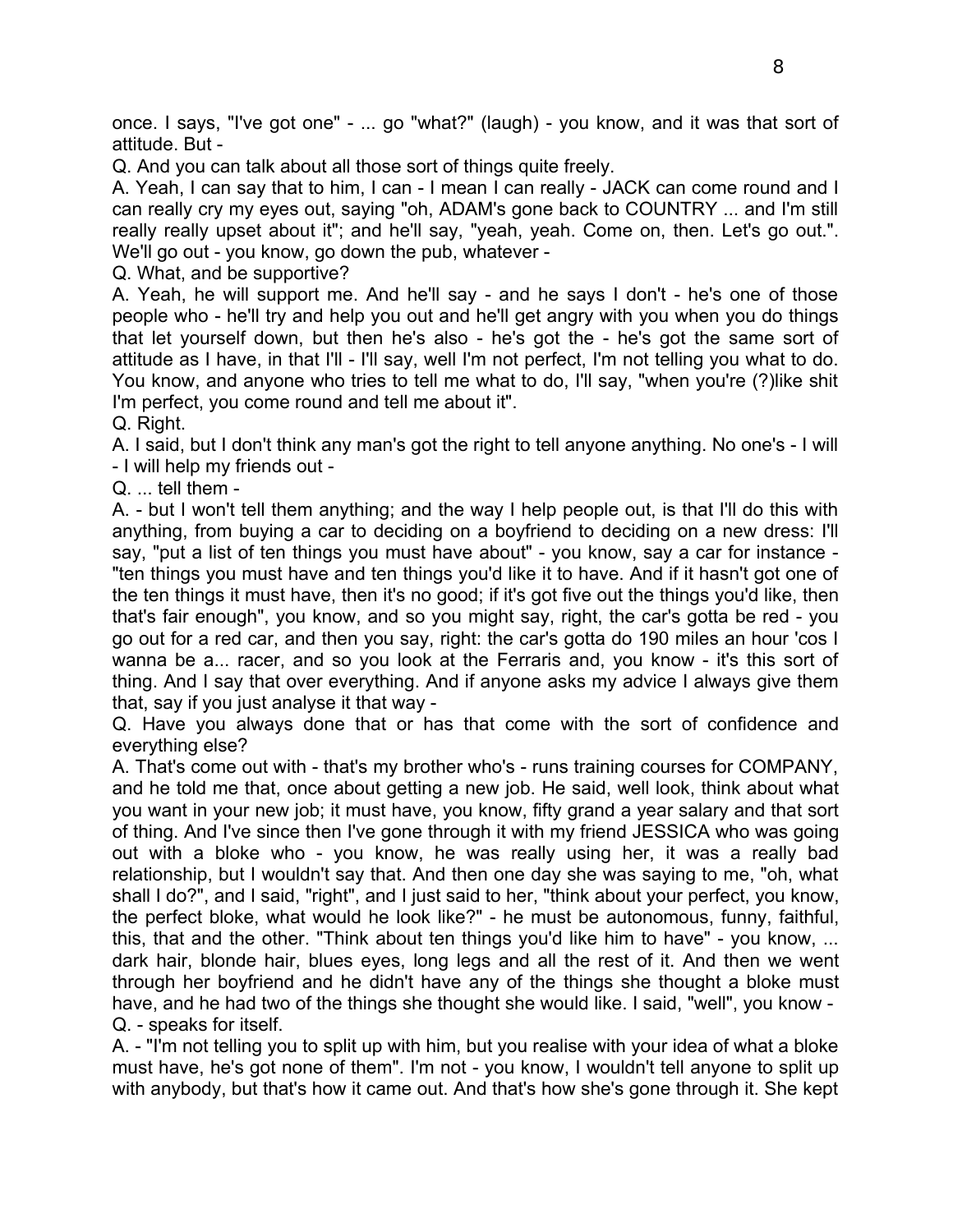the piece of paper that we wrote it on and the person she's going out with now has got all ten of the "musts" and about nine of the "likes".

Q. Oh, that sounds a lot better.

A. So - she keeps coming over to me and says - she keeps saying to me, "you remember that piece of paper where we wrote the musts and the likes?", and I think it's a very good way of analysing things. If something is important to you, as in who you're gonna go out with, the house you're gonna buy, the company you're gonna work for, because you spend a lot of time on these things. And people you go out with I think can really muck you up.

Q. And so would you do that with anyone you met up with?

A. Yeah, yeah. When I - when I think about, you know, things that someone must have and I'd like them to have, ADAM the REDACTED had all the musts and most of the likes, you know, so -

Q. So it's a shame he's gone.

A. Yeah, well - but then again I think, you know, I - I'm still young and there's still a lot of things I've got to do; there's still a big wide world out there I want to see. You know, in three or four years' time I might meet up with him again, but I wouldn't - it won't be such a shame that I'll end up with someone that I don't really love. I wouldn't. So if I - it will be - it was a shame but, you know, life goes on, and I wouldn't settle for somebody who I didn't like. So it wouldn't be that tragedy...

Q. Have your brothers affected you at all in ways that you think or see things?

A. They don't affect me, they advise me, they'll tell me things.

Q. I mean are they - are you quite close to them?

A. Mm. So they won't - they won't tell me what to do or what not to do or anything, but I wanna talk about anything I can, or anything like that, but they won't - as I say, they won't tell me what to do at all; 'cos they know full well I'll say, you know, "who are you to tell me what to do?". And they - they admit and they agree that you make a lot of mistakes in life and no one can make them for you, so you just have to get on with it. They can tell me as much as they want, and if I'm not gonna agree - I'm a very sureminded person, if I'm not gonna agree I'm gonna do what I want to anyway, whether it be the right or the wrong thing. So they don't really affect or dictate anything to me. Q. Do you still see your dad?

A. I haven't seen my dad for nearly two years, 'cos he moved down to... SOUTH COAST. And I don't - I don't get on with my dad, I don't like him very much, he wouldn't - he's not the sort of person I'd choose as a friend, so, you know, I don't really - it doesn't matter to me that I don't see him.

Q. Was that even before he split up with your mum?

A. Yeah, before he split up - I can't say I ever actually liked my dad as a person. He was my dad and I had a sort of duty to love him, but I won't say I really liked him.

Q. So you couldn't talk to him -

A. Oh, no.

Q. - or share things with him?

A. ... He wasn't all that interested in us as people, he was only interested in us doing well at(?) school.

Q. Did he make a big thing about it?

A. Mm, yeah. We had to be top of the class, or else. So -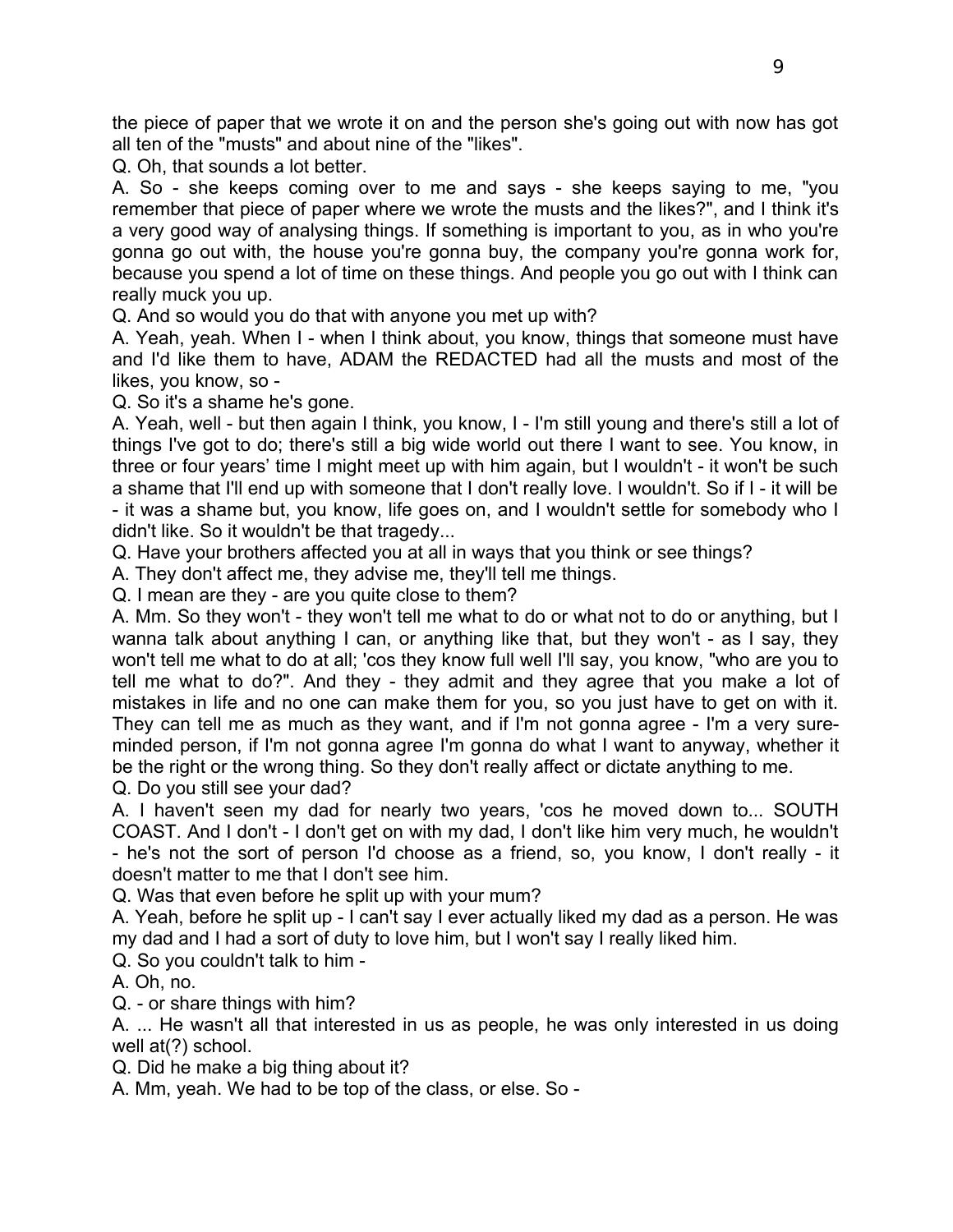Q. And were you?

A. Well, I was pretty good at school. I wasn't - I just lost interest in it by the end, I was sort of drifting.

Q. But you got three A-levels –

A. Yeah, I got through, but I was supposed to go on - I was supposed to go to law school, I was supposed to be a lawyer... stuff it, I want to work in a bank. And I hated working in a bank, but it was my mistake, it was my decision.

Q. But you must have obviously left there... somewhere else.

A. Yeah, I left there and I went to work IN FINANCE, which I liked, I liked much better. It has its ups and downs but, you know, nothing's perfect. It does have its ups and downs, it has its boring days, you know, and its days when... miserable and that sort of thing. I like the girls I work with, I get on well with the girls I work with. So I do have a nice time at work. If I didn't - if I don't like something, I cannot stick it. 'Cos when I worked at the bank, I worked for six months... six months in CENTRAL LONDON. I was dying to get out every minute of it, from six months into it, perhaps before, from about four or five months I was trying to get out. And I got out after a year. 'Cos someone with four months' experience, no one wants them, so I got out after a year.

Q. So does your present job lead anywhere in terms of - like on the questionnaire, you said you were an FINANCIAL ROLE -

A. Yeah.

Q. Do you - does that sort of work up, can you sort of work IN FINANCE or something -

A. Oh, it could do. Yeah, I could - I mean I could go in tomorrow or Monday and say oh, I wanna transfer, I wanna become a FINANCIAL ROLE, and from a FINANCIAL ROLE you learn how to do the FINANCIAL ROLE and then you say, after a while, "well, I can do that now, are you gonna promote me?", and they say "no" or "yes", or you look for another job. You know, I mean you'll get on.

Q. Do you think you'll do that?

A. No, I will. What I'll do is I'll work for another couple of years and then I want to travel. What I'll do is, I'll apply to train in COUNTRY 2 or in COUNTRY as a nurse. I'll get away and I'll be in a job that I prefer - 'cos I prefer working, you know, either in sports, medicine or midwifery and I know they're completely opposite, but they're the things that's what I'm interested in. That was what I've actually liked doing.

Q. Bit different from law school.

A. Yeah... like a job as such, it would be nine to five and that sort of thing. No, I think law school was a - some dream my parents had for me, not I had. You know, and that was - that would have been too hard a slog at something that I didn't really want to do. So that was then when I was eighteen, I thought well I'm not doing that. So that was the start of my - kind of going completely against the grain and doing what I want to do.

Q. Except do you think that, say, something like nursing is - you do have to kind of do lots of things for other people all the time. Do you know what I mean -

A. Yeah.

Q. - put yourself to one side slightly - is that in conflict with your sense of - of doing things for yourself...?

A. No, I would - in doing things for other people that would be my job; I do things for other people now and get nothing back for it - I would get satisfaction out of looking after somebody that is ill, that cannot look after themselves, having somebody come in that's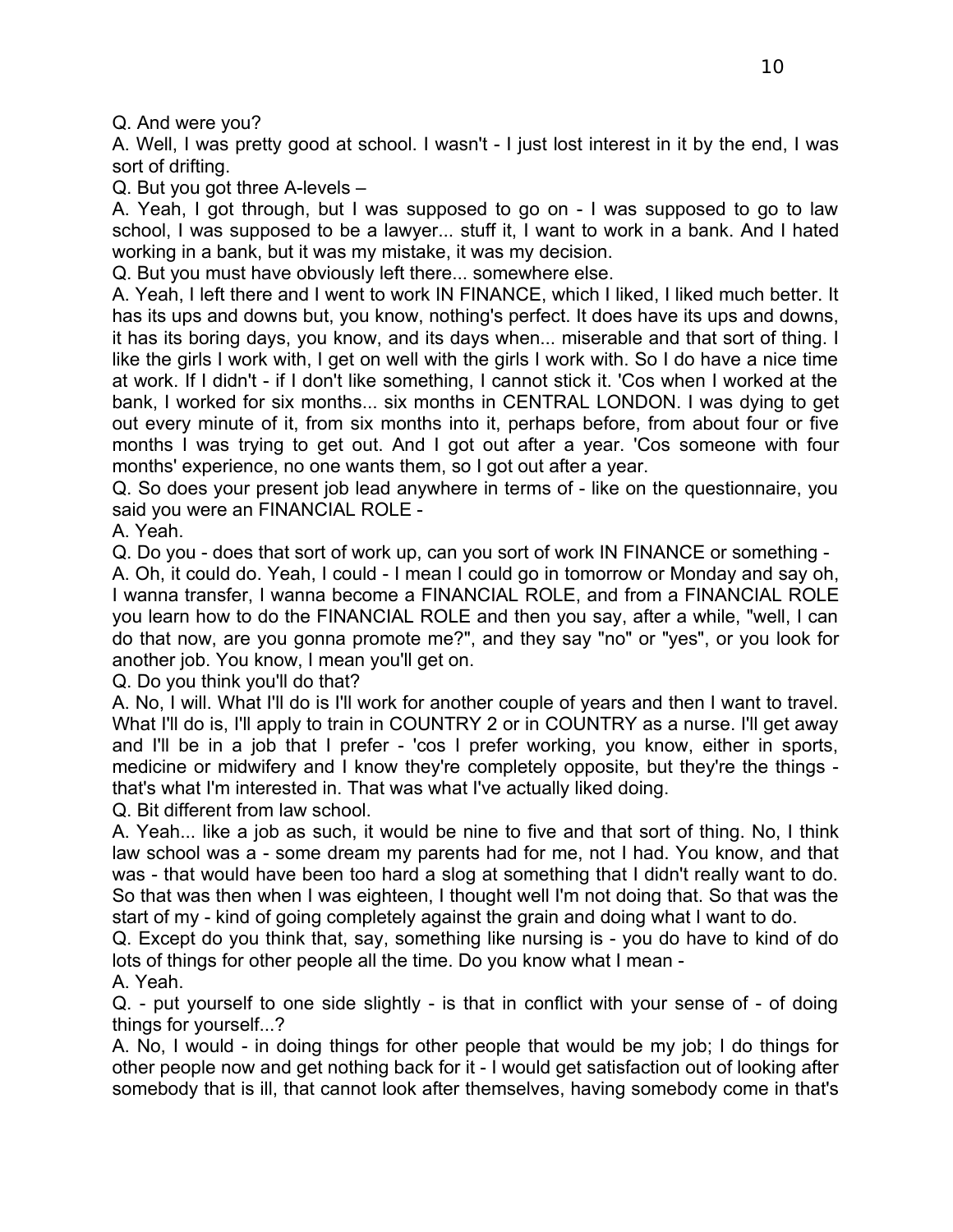injured their leg playing football or something, you know, and they can barely walk, and I get them - and I walk them out after a few months, you know, or however long it takes. And it's - it's interesting. I mean, the human body and things like that are interesting. I can sit and read medical magazines for hours, because that is interesting. It's something that I'm interested in. And I would be doing it for myself, because I would be getting satisfaction out of it. I mean, all the better that you're helping somebody - Q. Right.

A. - but I would be getting satisfaction out of it. What I'm doing now - I don't mind doing it, it's quite a cushy little number and I'm getting well paid for it so - I'm not exactly - I'm not doing something I hate, but I'm not getting much out of it.

Q. It's more a means to an end -

A. Yeah.

Q. - to travel -

A. Yeah. It's more to save the money 'til I've got enough money to emigrate. Emigrating to every other country in the world and never come back again.

Q. If we can go back to your - like your experiences of sexual relationships - when it comes to kind of negotiating when, for instance, a sexual relationship starts, in your experiences has that been something you've mutually agreed or has it been something that the man has suggested and - do you know what I mean, how does the kind of power or control go between you?

A. It's been mutual. Well, I say it's been mutual - I've never had sex with somebody I didn't want to, and I'm sure they didn't either, you know, they wanted to. So to that extent it's been mutual. And it's - it's - I think it's been - it's been - everything other than the first, which was like a hard and fast agreement - it sounds like a contract - it's - it's been, you know, when the attraction gets the better of you. But it's never been - I've never done it when I didn't want to, other than ... the first relationship.

Q. And then the very first time you had sex, was that - did you want to have it then, at that particular point in time?

A. Yeah. I never - I wouldn't do something I didn't want to like that. When I say I didn't want to, I - I don't say I've said "no, I don't want to" and they've said, "well we're gonna". I might not have really wanted to, but I've wanted to in that I've thought the effect it might have, so -

Q. So you've done it anyway.

A. Mm. So it's kind of been - so that was - and like I say, that was only in the first.

- Q. And did was it when you actually first lost your virginity -
- A. Yeah.
- Q. what was that like for you?
- A. Painful. It was you know, ... than what I thought it would be.
- Q. What had you thought it would be?
- A. Fireworks and (laugh) music and -
- Q. orchestras -
- A. Yeah, that sort of thing, yeah. I said, "oh, was that it?".
- Q. What, you actually said that -
- A. So then he said, "yeah, that was it". You know, it was a bit of a it's an anti-climax.
- Q. And did he try to kind of do anything to please you?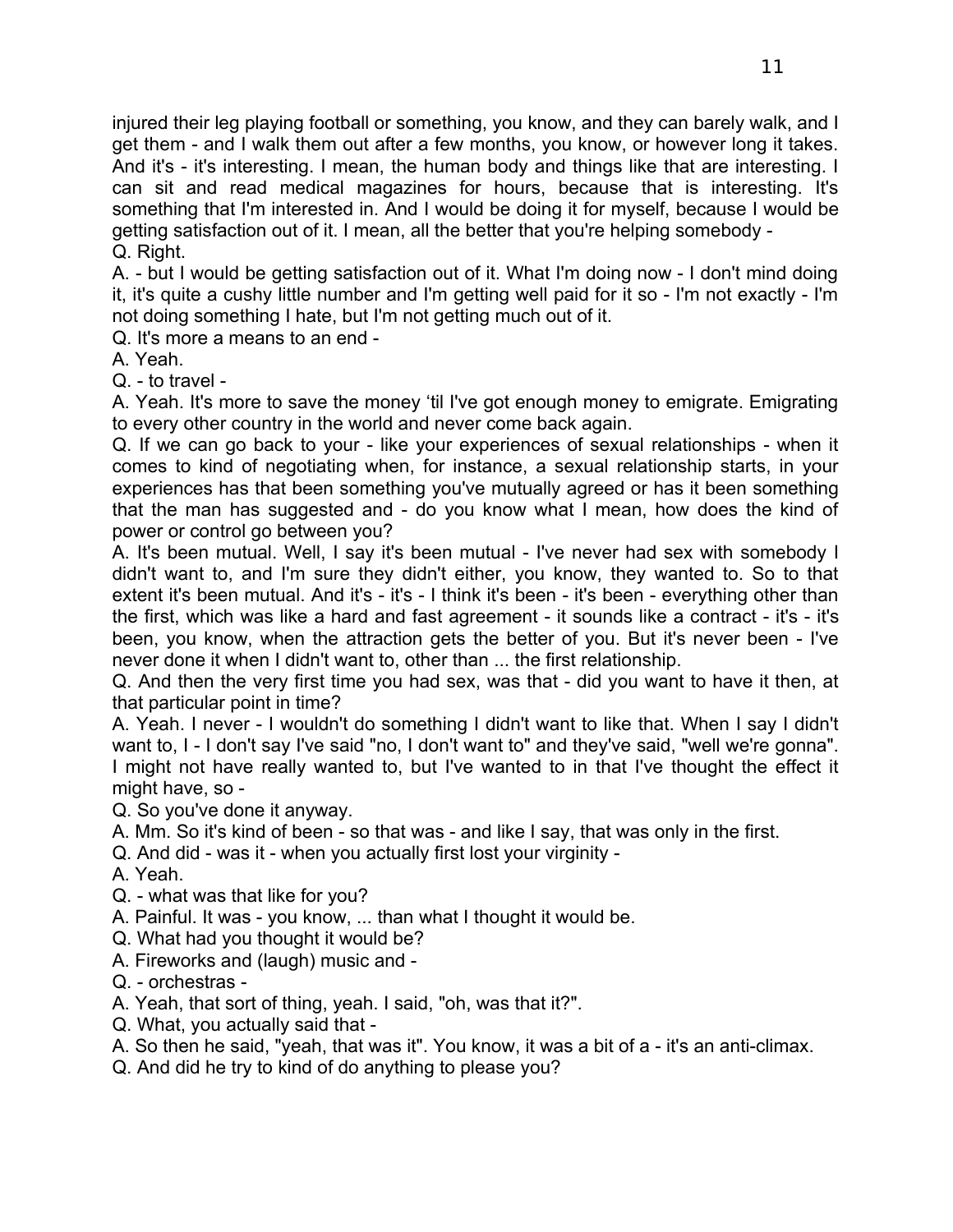A. Yeah, but, you know, just the - there are times when - I wouldn't say I didn't want to, that would probably put it a bit harsh; there were times when I thought it was a bit of a chore, but, as I say, that was only the - there were - there were times when I enjoyed it, you know, and then other times when it was a bit of a chore. But, as I say, now - well, in my recent relationships - it's been 'cos I've wanted to. If I haven't, if I thought it was gonna be a chore, I've not.

Q. And when you say kind of "it", do you mean kind of sexual intercourse or do you mean other sorts of sexual things or -

A. Sexual intercourse or, you know, I mean any sort of sexual act. If I don't - if I don't feel like doing... one or the other, I won't.

Q. And are there bits that you like more than others?

A. Mm. Oh, yeah, I think everyone's got bits that they like more than others.

Q. So what's it for you then?

A. I think I actually prefer oral sex to normal -

Q. Which, the oral sex being done to you -

A. Yeah.

Q. - or the oral sex you doing -

A. No, the oral sex being done to me. Because there's always been - I can always climax doing that, whereas in - you know, straight missionary intercourse, ... "hurry up!" Q. "What's the time?".

A. Yeah. So it's - you know, but that would be - now, I can turn round and I can say what I want, whereas... not gonna ask. But I can turn round now and say.

Q. You could ask.

A. Mm.

Q. And do they do what you ask?

A. Yeah. ...going. So it's not - not that sort of - I was gonna say, I was very nervous and apprehensive of it at first, but now I look at it as something that I control, so I say what I want and say what I don't want, this sort of thing. I've never - I'd never go into anal sex or anything like that. Just something about - you think, no, it's not something that I wanna do.

Q. - that attracts you, yeah.

A. Otherwise... it's a bit of a... involved in the fact that you might get caught, so you think... you know, that sort of thing. But I wouldn't - I wouldn't ever let it get boring now and that sort of thing, I wouldn't really be ... now at all.

Q. And aspects of things like foreplay and that sort of thing, that are often nicer for women -

A. Yeah, they are. Sometimes you get - I've read books, as in, you know, "The Joy of Sex" and "The Complete Guide to Sexual Fulfilment", basically because that is for ideas, because you get - you get people, "what do you do?", you know -

Q. - "what shall we do next?"

A. - so, you know, that's to... that sort of thing. But there are - you know, there's often - I know of people - I know of friends of mine that will read things like that and say "oh, how do they excite me?" and I say, "well, give me the pages where... they excite me". You know, there was a time when I would... page... I mean, they had - "how am I the best thing in bed so that they always come back?", and now I think, "well, how do I please me?", you know, and I always worry about -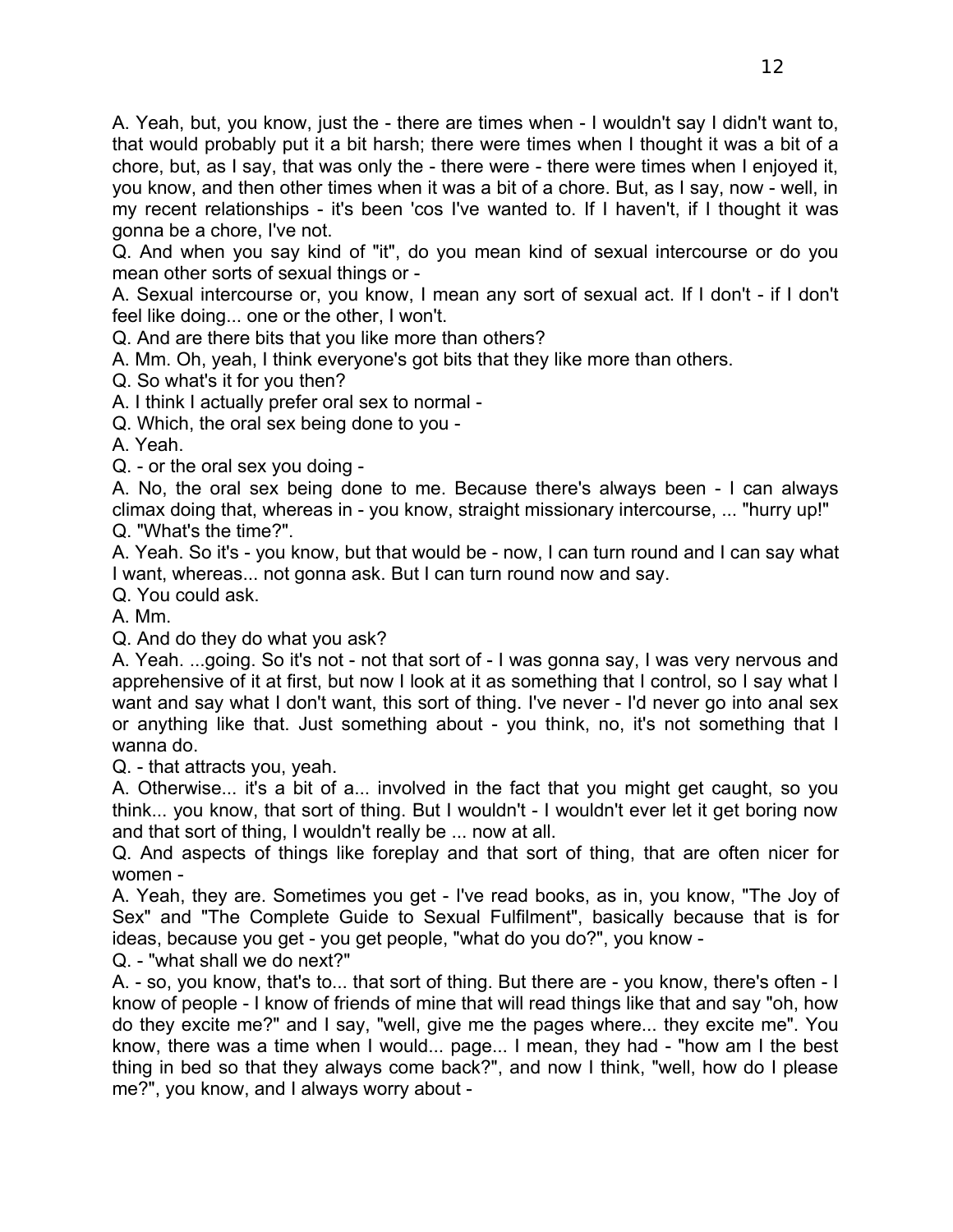$Q_{\ldots}$ 

A. - and I always worry about getting involved - I've had friends of mine involved with people and say "oh, he was really weird", I say - if he was really weird, he was really gone, 'cos I wouldn't have - I wouldn't hang around in that situation. It's kind of - it's been a turnaround, I don't know - sometimes I find I'm getting too self-centered.

Q. I don't know, it sounds sort of very - refreshingly kind of something...

A. Am I being too self-centered or am I - you know, and then I come back to "no", you know - it's everyone else's own responsibility to look out for themselves, and if someone can't, then I won't abuse the fact that they can't, but I'm not gonna look out for them. 'Cos no one's gonna look out for me. It might be a - perhaps it's a hardened attitude I've grown up with, but in - you know, it's come into every walk of my life. Especially into sex, 'cos I think sex is something so personal and something that can make or break your relationship, and it affects a lot of your life. You know, if you always have bad sex, then if and when you get into good sex with someone, you've got such a - an ebullient(?) influence that it's bad, that you don't know good. So I know bad and I know good now and -

Q. - you can judge more what -

A. - I've got more judgement. And I think it's something for both to enjoy, and if you don't then you don't do it, and if someone else doesn't then you - you know, you hope that they don't; but if they don't, there's nothing you can do about it. And I think it's a lot more with women than men. I never really hear of men who have been in bad sexual relationships, had sex that they don't like, but you hear a lot from women.

Q. Yes. It's as though women don't think - don't put sex as a great priority or something, therefore if it's not so good then it doesn't count as much as it maybe does for some men.

A. I think - I think that sex is important, I think that sex is as important as the relationship, you know, the partnership; I think it's as important as the mutual agreement in the relationship, that you both agree on the house, the carpets, the curtains, the holiday, that sort of thing.

Q. So sex would be important to you in a relationship?

A. Mm, yeah. Yeah. It wouldn't be the most important but it wouldn't be less important than agreeing over house furnishings... If I - some - I don't know, people that marry the provider, I've known people that married a great provider to look after them, looks after their welfare, but -

(Tape Change)

Q. ... things like kissing and cuddling is more important than the sexual act itself.

A. Oh, I think it's important. It's being comforted. So it's just as important to me, someone who I'm having sex with to cuddle me and to consult me on the decisions and acts, but, you know, to some people it's more important that they're consulted over what they're gonna eat, where they're gonna go or what they're - you know, what they're gonna do the next day. To me, it's all - no one thing's more important than the other. There are things that are trivial. But nothing's more important than the other, it's all very - it's all on a very equal base. It's very important to be a partnership, to be mutual - to make mutual decisions and mutual agreements and that sort of thing; it's not overly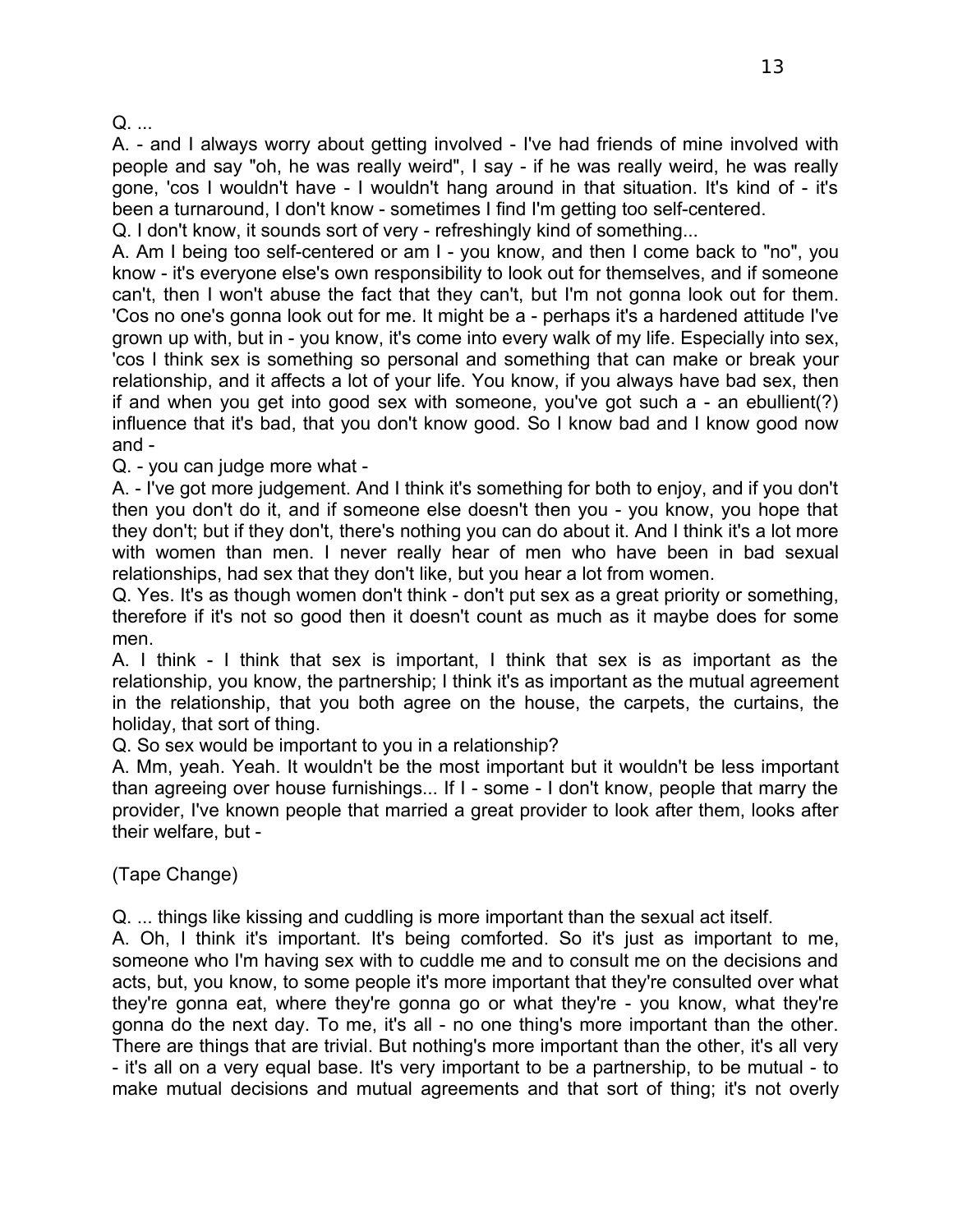important that they come in, kiss me on the cheek every evening and ask me how my day was. That sort of thing. But it is important that they tell me they don't like their job, or they don't like living here anymore, and that's just as important. I think - I think you've got things in life that you decide that are minor and things that you decide that are major, and I think sex is one of the majors, and not one of the minors. That's what I'm saying, to a lot of people sex is a minor, for me it's a major 'cos it's an important part of the relationship. It is and - I'd say fifty percent of the relationship between two people.

Q. So if you were going into a relationship with a guy, you'd actually look very much to see what the sex was like and how much mutual attraction -

A. If the sex was bad and everything else was good, something would have to be done about the sex, otherwise it - it might be alright now, but in ten years' time that's still not gonna be good and that's gonna be something missing, you know. You don't - you don't go into a relationship with someone ... missing; I think you go into a relationship with it all there and if things start to go, then you start - you know, you have to look to pick them up again. But I wouldn't go into a relationship with something missing. You know, so there's no dive into disaster.

Q. Right.

A. You don't make a cake and not put eggs in it. I think there's essential ingredients, and sex is one, friendship's one, you know, partnership's one, the attraction's one - you know, they're all things that you put in. You've got your own recipe for your partnership.

Q. And going back to - like the relationships - well, say, starting at the first one, what happened then about contraception?

A. First of all...- this was all discussed before, and I've never slept with anyone without, you know - you know, what method of contraception we're using; but first of all, we used a sheath. Then I went on the pill. I was still on the pill when I went out with the -

Q. Did you stop using the sheath, when you went on the pill?

A. Yes, with the first one. But I was still on the pill when I went out with the second, when I went out with all of them, but I never said and the sheath was always used as well, 'cos it was kind of my way of testing, right, you know, "have you got the responsibility to ask, to use" - you know, if you're gonna say, ah - when I turn round and say, "ah, what about contraception?", if anyone says "I thought you were on the pill", and I think it's something that you both - you both have to really think about.

Q. So that would be a mark against them if they said -

A. If they said nothing.

Q. And - so did they all have some -

A. Yeah.

Q. - well, they all had sheaths -

A. The only - the only one that didn't was the last one, who - who I had said I was on the pill. But I - I've stopped taking it now 'cos it made me fat. So I've decided that, you know, I don't want to take it anymore. It makes me fat and it - I used to feel sick the first couple of days I took it each month, so -

Q. So what would you use now?

A. I'd use a sheath. It protects you against cervical cancer and sort of sexually transmitted disease.

Q. And how much did you think about things like AIDS in that...?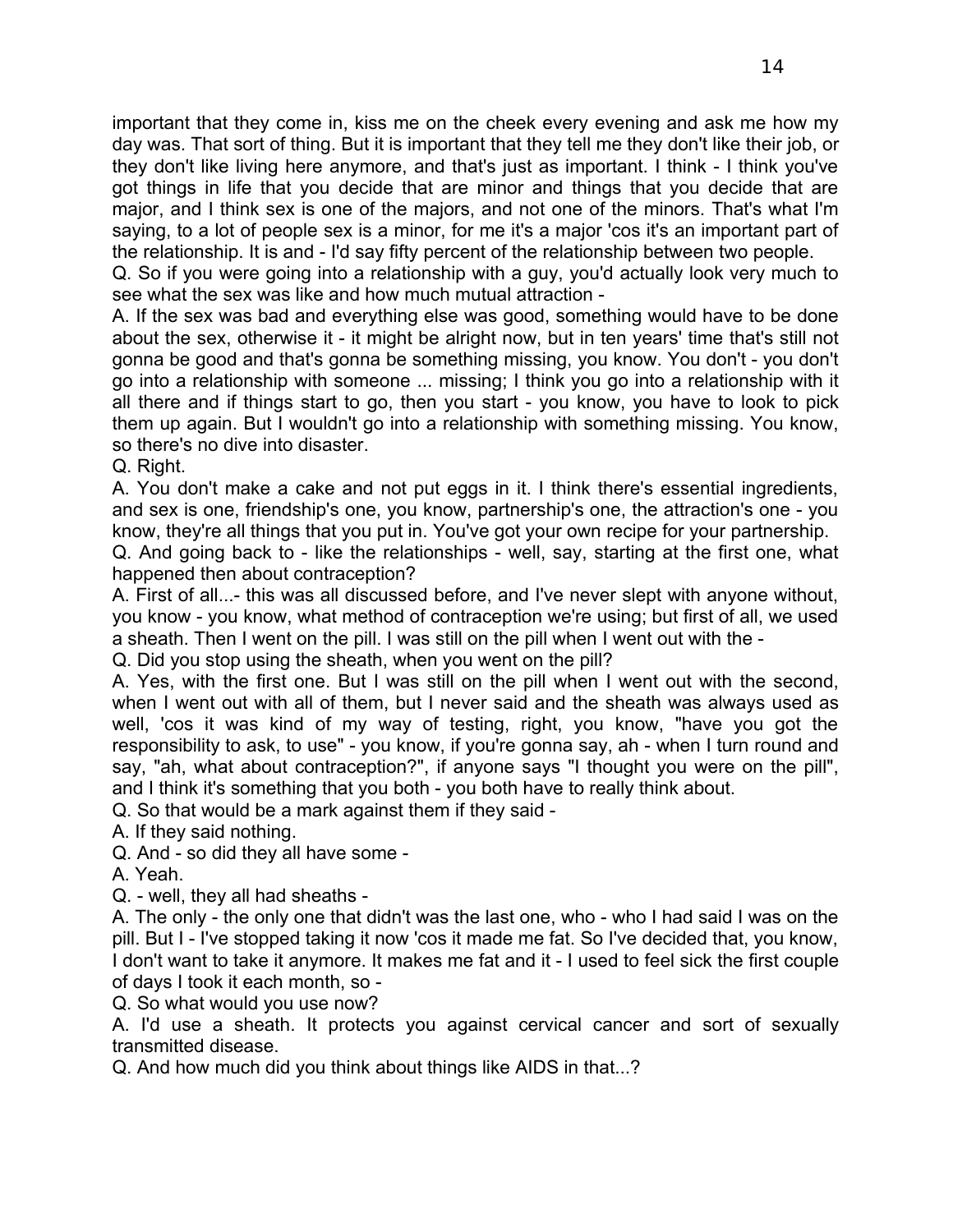A. It was that I always considered it, it was always in the back of my mind, and I always talked to people about previous partners - you know, I mean I could talk to people and they had come into contact with someone with AIDS - you know, you don't know, you can't get a list of everyone's sexual partners and all their sexual partners and all theirs. So you can't - I wouldn't say it was something that worried me but it was something that was in my mind. But I never actually - I mean, obviously you don't know, but I never - I never actually come across anyone that I thought could have come into contact with the disease anyway. But you don't know. It's something I think about, it's not something that it... who I sleep with or what contraception I use.

Q. So is - which is more kind of important, protecting yourself against pregnancy or AIDS?

A. I think what's more important to me is protecting myself against infections like cervical cancer and thrush and things like that. Obviously I don't want to have a baby, but if I had to have one I'd have the pregnancy problem... the AIDS. But I'm more - I'm more immediately concerned with minor infections really. Might - might not be the most sensible answer, but if you look after the pennies the pounds will look after themselves, it's that sort of thing. If you can protect against minor infections you'll also protect against the major ones.

Q. And do you - how did you first hear about AIDS...?

A. I think it was through school. School. You know, the AIDS scare first came out when I was at school so that was where I heard about it.

Q. What did they say about it there?

A. It was the venereal disease that you die from, I think, you know; that was the thing there's no cure for AIDS so just don't catch it. That was what I first remember hearing about it, there's no cure, you mustn't catch it. That sort of approach to it.

Q. Were you in the sixth form by that time?

A. I think so, yeah. But I mean then all the jokes went around, you know, queers only get it and - you know, it was all this sort of thing. What do they stand for - you know, what does AIDS stand for, and it was arsehole-injected death sentence, and all - you know, all of this came out; and then it was like you were getting it from giving blood, you were getting it from an injection, you were getting it from... and then Princess Diana went and visited someone who had AIDS and shook their hand and she hadn't got it and - and there's all, you know, there's still all the controversy that's going on around it now, you know -

Q. And do you understand what it is?

A. Oh, yeah. My - my brother's a MEDICAL PROFESSION, so I know - quite a lot of medical conditions, whether I want to or not I've heard about them, and I understand what it is. I understand what the implications of it are.

Q. You know the difference between that and HIV?

A. Yeah. HIV's the - the virus, and AIDS is when you've actually caught the illness, 'cos you can carry the virus for about - you know, that's the worry, that you can carry the virus without getting the illness and you can pass it on. But -

Q. Do you know how you get it?

A. Yeah, blood... You can - I mean, the theory is at the moment, that to get it from saliva it'd take about eight gallons of saliva to... wet kiss, you know, ... pass eight gallons of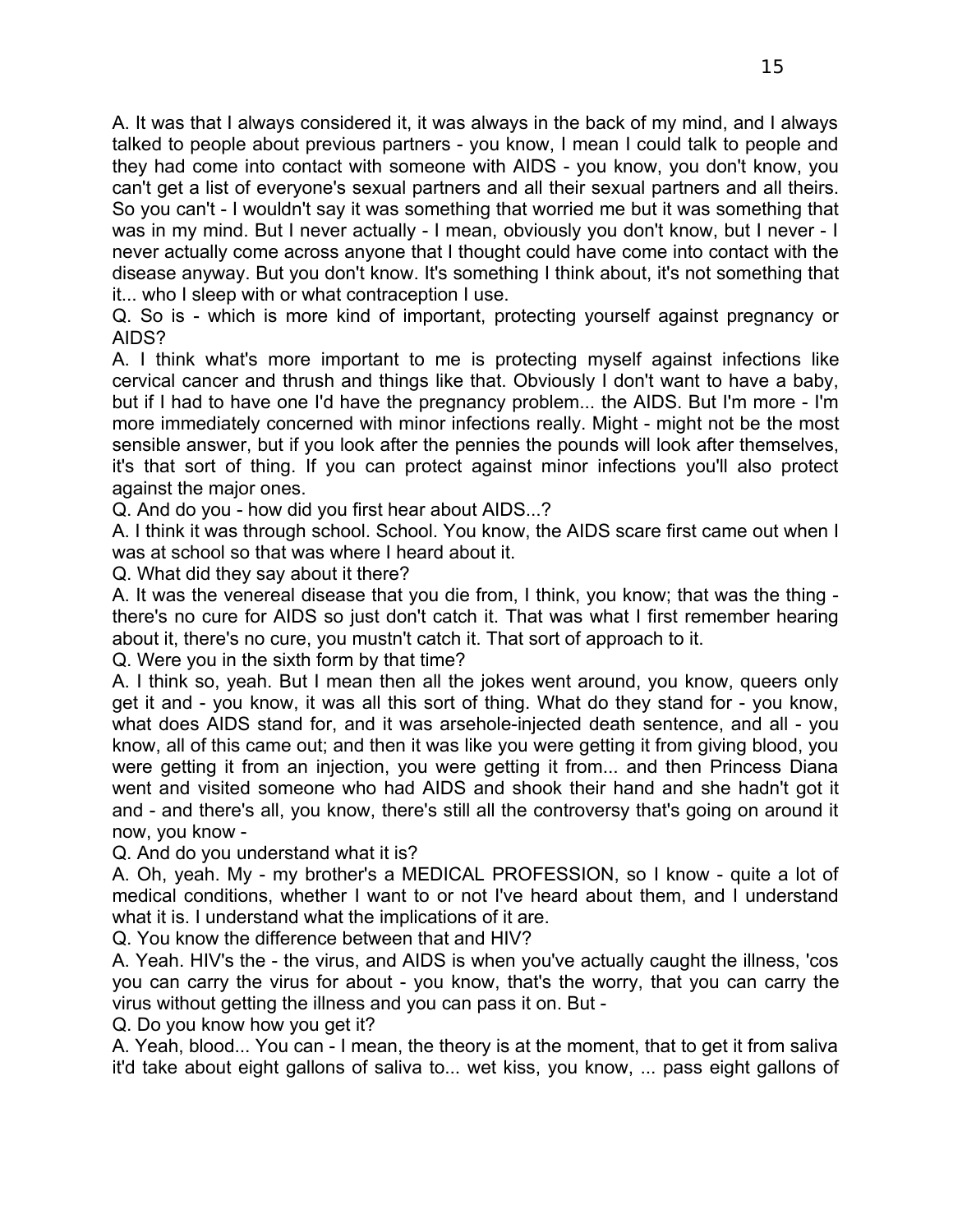saliva on but - there's a lot of - I still think there's a lot of darkness, even in the profession, there's a lot of darkness around AIDS. So -

Q. And semen...

A. Yeah. It's - I know it's easier to pass from man to woman than it is from woman to man... sort of thing. It originated in Africa. How it originated, I don't know.

Q. And who do you think is at the most risk now?

A. Anyone in a relationship with somebody who's homosexual, somebody who's bisexual, hemophiliacs, I think; anyone who comes across the stage where they need a blood transfusion, especially in America where you get paid to give blood, so prostitutes go and give blood...

Q. But here they treat it now, don't they, the - I mean it's supposed to be screened.

A. The blood, no, we test it - mm, they're supposed to. They test it but then it's a case of if you're carrying and you haven't actually got the disease it won't show up, that sort of thing, so you can - someone who's carrying it and doesn't know can quite innocently go and give blood, it goes into someone... you know, it... Children are born with it, babies are born with it... I don't think - you don't have to be permissive. I think the innocents are getting it now, the permissive are wise to it... stop. I think it's more the innocents.

Q. What, sort of bad luck?

A. Mm.

Q. And do you think -

A. I think if you go out asking for it, you'll get it. I think if you're careful and if you - I mean, as far as you can, you sleep with somebody you know and that sort of thing, I think you've got - you know, the odds are for you rather than against you. And it's not as easily passed with people, you know, you shake someone's hand, you don't get it, and that sort of thing. I mean, it's harder to get than hepatitis B, which is passed on by blood... It's harder than getting that. And, although, you know, hepatitis B can be treated or something, it's much more severe, how many people do you hear of with that? So -

Q. So if you started a relationship with someone new, I mean would that be something you'd ask about or -

A. If I - yeah, in effect. It'd be something I'd expect them to ask about too.

Q. Mm, of you.

A. Yeah. I wouldn't - you know, I would - condoms would be used, if I was sleeping with them, 'cos I'm not on the pill now, so they'd have to be; but, you know, it - you get the best of both worlds, you get protected against pregnancy and against venereal disease and infection.

Q. And what do you think of condoms?

A. I think they're - I don't mind using them at all. I don't mind using them at all, if you're you know, it's kind of - everyone says oh, they're horrible to use and all the rest of it, and people say, oh, you're interrupted, putting them on; and they don't bother me at all.

Q. Have you found that they bother any of your partners?

A. No.

Q. Sometimes men aren't always keen...

A. No, never. They've never said. I've - I have bought them, but I've always gone out with - always, whoever I've slept with's already bought them first anyway, so, whether they have them or whether they've bought them specifically, they've always got them anyway. So it's never been - never been a problem.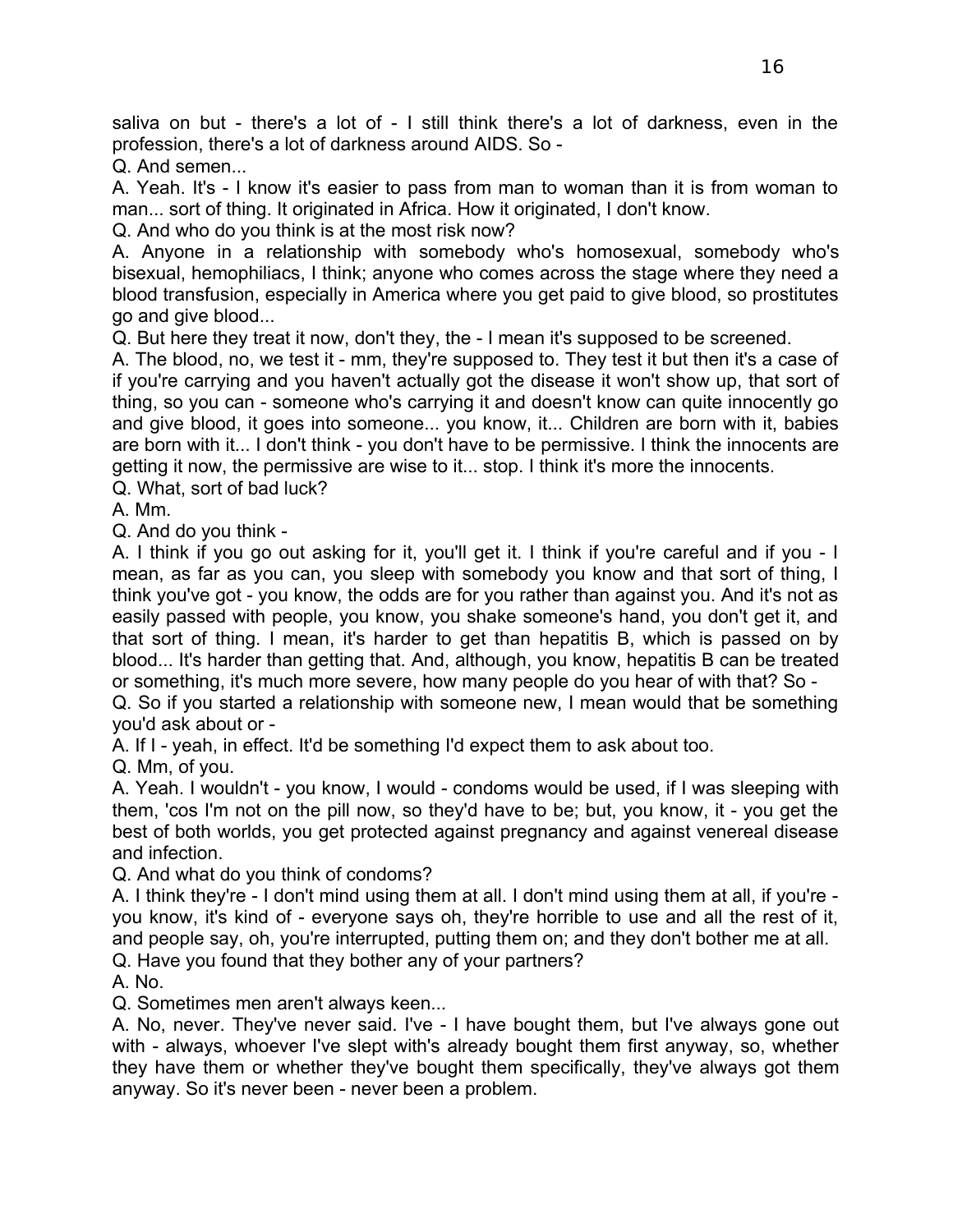Q. And with your relationships - is there some sort of negotiation about who had them ?

A. There's just been occasions - I've said, "oh, do you want me to get some?", you know, that sort of thing, I've never - it's never been "I bought them last time, you've got to buy them this time". I've bought them and they've bought them, we've had two... this sort of thing so -

Q. And do you kind of play with them at all, in the sense of, you know, using them as part of sexuality sort of thing?

A. No, not really. It's just been a case of putting them on. Either I've done it or they've done it. The only time I've got near playing with them is when you get the funny coloured ones out of the toilet - you know, "let's see... this is supposed to be the tasty one" (laugh) -

Q. - "strawberry" -

A. Yeah, that sort of thing... kind of... taste... that sort of thing. I've never really played with them.

Q. And has there been ever an occasion when you've actually had sex without using anything?

A. No.... contraception.

Q. And can you imagine the time that there would be?

A. When I wanted to have a baby.

Q. Yeah. But no other sort of -

A. No. Well, I mean, if you weren't - if you weren't on the pill and you got raped or something like that, obviously you would then -but then you're - if that happens you're catered for with morning-after pills and that sort of thing. So if ever you go into a moment of passion... you know... the pill, so unless I wanted to have a baby, and I was planning to have a baby, and we were both planning - 'cos I wouldn't stop taking the pill or trick somebody into having a baby - that's the only time I wouldn't use contraception.

Q. And what do you understand by safe sex?

A. Safe sex I consider is safe of AIDS - that's what I think about. When I see a "safe sex" advert I think it's a condom advert, you know. On the tubes or anywhere else, that's what I think they are.

Q. So is safe sex using a condom?

A. I would consider it, yes. That's what I would think about.

Q. Anything else at all?

A. ... the rhythm method, you've got the safe period, I might think of it as that. I might have thought of it as that before, 'cos that's the other thing it brings to mind, is the safe period when you can have sex - the least fertile time of the month, I think.

Q. But that wouldn't protect you against AIDS.

A. No, but before AIDS that was what - other than AIDS, that's what I think of safe sex, safe time to have sex. But now it's kind of safe as a protection from AIDS. I mean, I know AIDS has been a big thing and I know a lot about AIDS, but I've never gone into sexual relationships thinking "I have to protect myself from AIDS against this person" because I've always used condoms anyway, at first.

Q. Right from the very first time?

A. Mm.

Q. So - do you prefer it with or without a condom, or does it make any difference?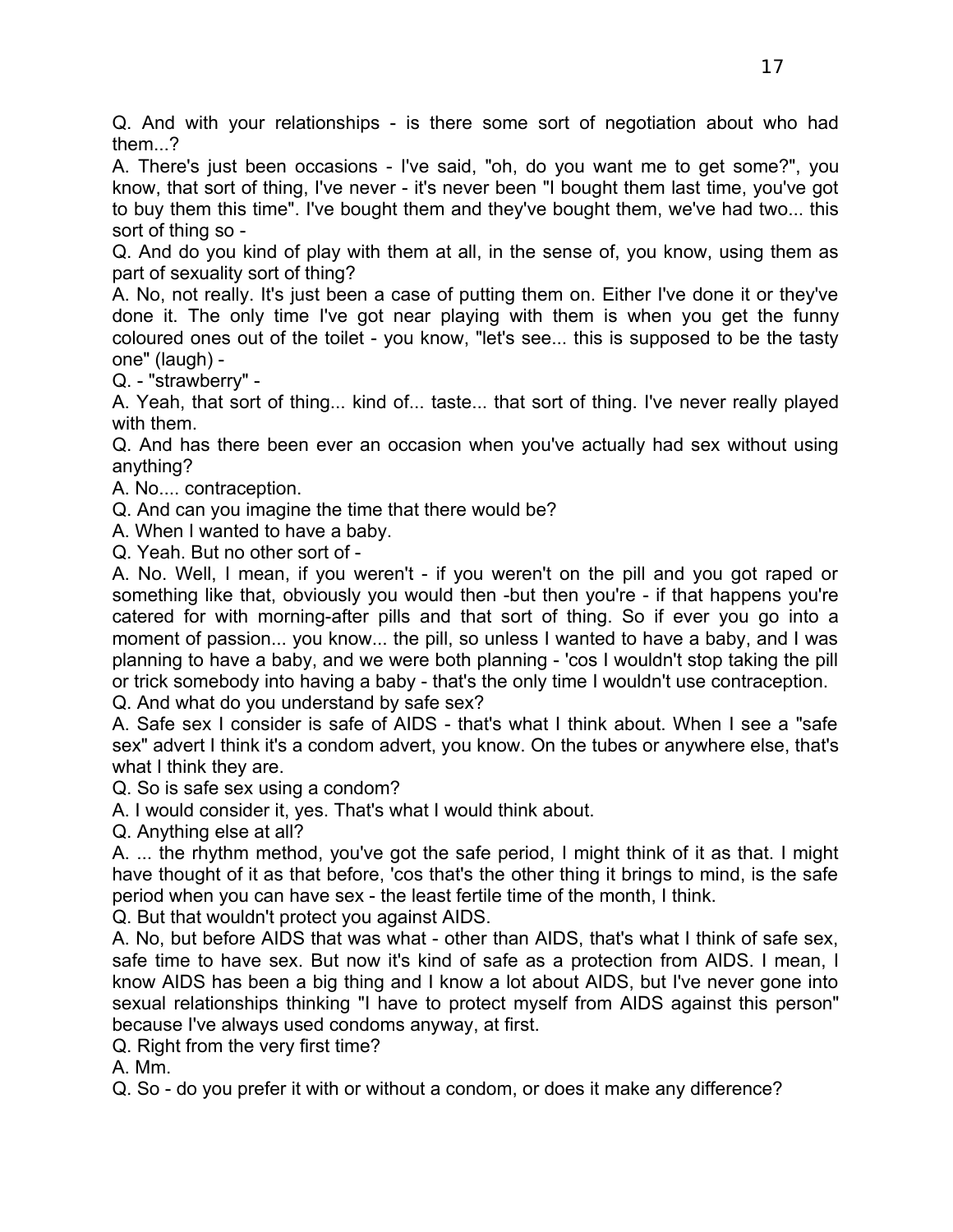A. It doesn't make any difference.

Q. No?

A. It makes no difference at all. I mean, not that I can tell... can't tell.

Q. Obviously you don't seem to take any risks with contraception -

A. No.

Q. Do you take risks anywhere else, in other aspects of life?

A. I wouldn't run across the road when there's cars coming! (laugh). No, I don't, I don't really take risks.

Q. I mean do you sort of smoke or drink a lot or -

A. Yeah, I smoke and I - I sometimes drink and I'll get drunk and I'll fall over, but I don't go out drinking all the time, I don't drink on my own; there's times when I go in the pub and I don't fancy a drink and I drink orange juice or Coke. The drink isn't a problem. I don't smoke that much. I'll smoke when I'm bored, really. If I'm bored, if I'm really fed up... like "oh, this is driving me mad, I'll run away" and I'll go and sit down somewhere, have a smoke and calm down. I don't smoke in work. I don't smoke at home. I smoke in the pub when I've had a few and I might smoke all of a sudden, you know.

Q. Like sort of social smoking, yeah.

A. Yeah. I will smoke in the pub. If I - but even then, I'll be in the pub and I'll not be drinking and I'll - you know, if I've had a few with someone, feeling a bit tipsy, a bit merry, I wanna smoke, I wanna do cartwheels on the... you know, this sort of thing. I'm your original "two drinks and she's giggling the world away". No, I can drink more than that - but I don't drink on my own and I don't drink every day. I've got loads of drink at home and I don't drink at home. Even though - if I have people come round - if someone comes round, I'm straight away - I'll make them a cup of coffee; and I mean last year when I got back from COUNTRY 2, and - that was when, you know, two days after I'd gone to COUNTRY 2, ADAM went back to COUNTRY, so I was a bit... home; I had friends round and, you know, we had a drink then, but firstly they come in, they've wanted a cup of coffee and some sandwiches to eat, we played Trivial Pursuit, and I'm drinking that Baileys - I only had a couple of them. But that's the only time I can think I drank at home. If I go round to someone's house and I say, come round... drink, you know - there's normally about four or five of us. But I never drink at home. If someone comes in my house I usually offer them a cup of tea. I don't say "do you want a cup of tea or d'you wanna drink?" and they say "I wanna Scotch" and open the cabinet. That sort of thing.

Q. And what about drugs?

A. I've never taken drugs - never - the only - I've taken morphine as a painkiller, I've been injected morphine when I was in hospital; and I thought that was great (laugh). "Yeah, I feel alright, nothing hurts!" I'd had my OPERATION and they injected me with morphine -

Q. Yeah.

A. - 'cos they didn't give me a pre-med to the anesthetic, so when I came round I didn't have any painkiller. But - I've smoked marijuana and all that did was make me giggle, and then afterwards I got like a really bad hangover and I'm like "oh" - I can do that, it doesn't bother me, I don't have to do that. Sometimes I do - yeah, I'll smoke a joint, but I've never taken hard drugs. Never sniffed anything. Never taken heroin. ...drugs as a - I've only been given a drug that I consider a drug, which is morphine, as a painkiller. I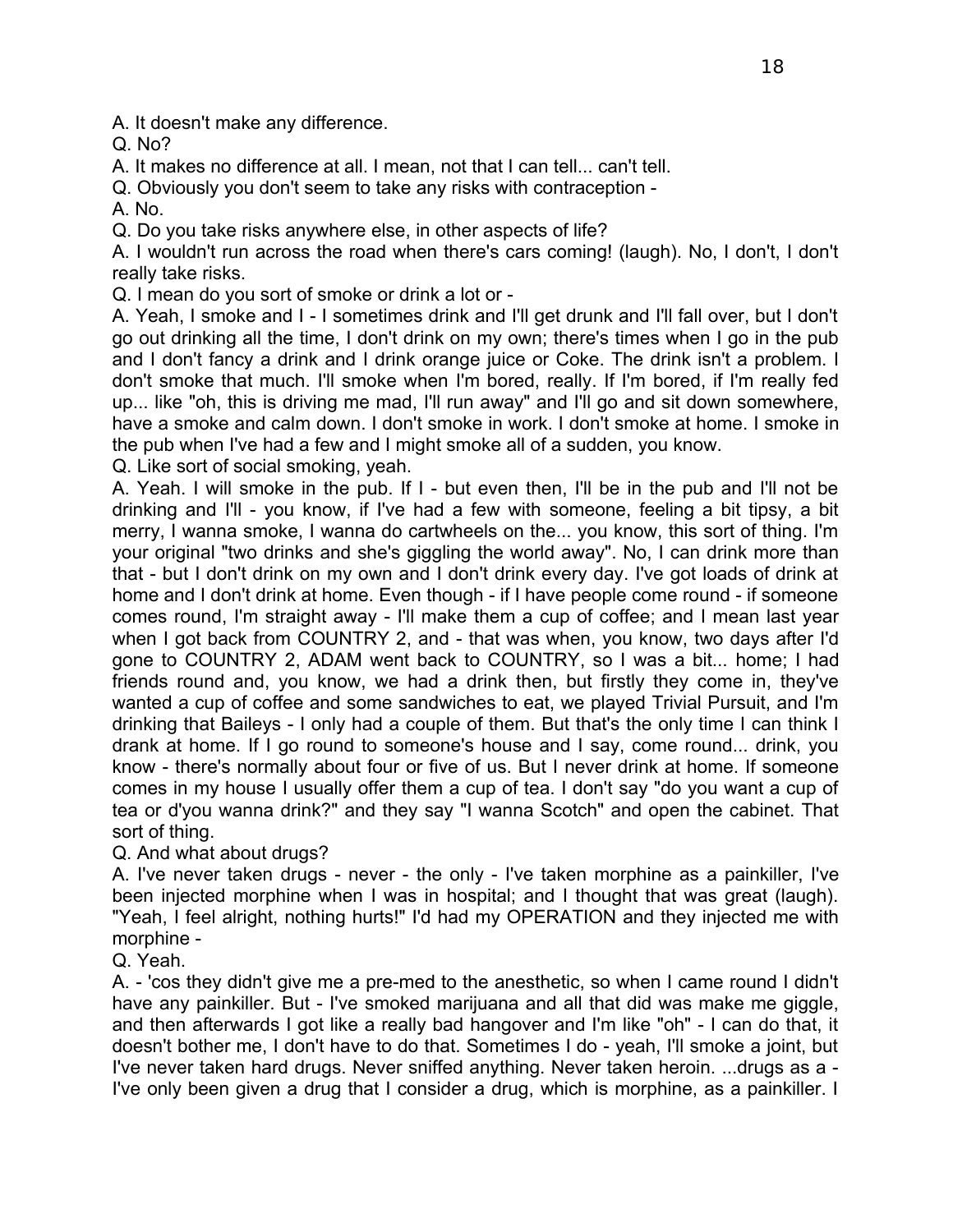wouldn't know where to get drugs from. I would know where to get marijuana from, 'cos I've got a couple of friends that are black and they've always got it, but I've never bought it. They've always got it, and they've been smoking a joint and I've had a puff and - you know, suddenly felt dizzy, felt giddy, fell over, fallen asleep, woken up and thought, "oh, I've got a bit of a hangover now". You know, but I've never actually bought it.

Q. And what about things like sport - do you do a lot of sport?

A. ... I play squash and badminton. Bits of aerobics and weight-training and I go skiing and things like that. A lot of my life revolves around the sports centre; all my - most of my friends are from the sports centre. I met a lot of them there. And they're not all sporto-holics by any stretch of the imagination, but they go down there, they do their sport and then they sit in the bar... and that sort of thing. So you meet lots of people that way. There's also - the sports centre where I go, there's also a health suite, you can have a jacuzzi or there's sunbeds too, so. It isn't - it isn't like - you don't go and you're all into sport, they talk sport, they eat sport; you go in the bar afterwards and they're talking about, someone'll say, "well, who's having a party?" and that sort of thing. So I mean, the manager of the sports centre, there was someone there had a party, one of the staff there, ... got really drunk and dived across three tables. You know, it's not - the sort of atmosphere's very good.

Q. Sounds good.

A. Mm, it is. I've got a lot of friends there, I know a lot of people there. You know, and everyone - you'll be there playing squash and you'll be up there having a practice on your own and someone looks over the balcony and says, "fancy a game?" - "yeah", and you play them for a game, you know. And they could thrash you or you could thrash them or it could be a good match, but it's all - it's not too serious. It's all part of, you know, they want to learn, they learn, you're learning, it's that sort of attitude.

Q. So that's probably the nearest you get to taking risks in a way, falling off the ski slope  $or -$ 

A. Yeah.

Q. - crashing a knee on the squash court.

A. Yeah, I mean, I'm very like - I'm a daredevil, I'll say - I'll say, "oh... get up and do that, that's slightly off-key, that's slightly different". I like to travel, I'll travel, I'll go and do everything which is taking a risk, I'll go into a country completely on my own, but they're not what I consider risks.

Q. What do you consider to be a risk?

A. I'd consider being a risk walking down a dark alley in the middle of the night, you know, that sort of thing, that's what I consider to be a risk. Walking home on your own late at night in the dark.

Q. What, 'cos of men attacking you -

A. Mm. I consider that a risk. You know, I'd get a taxi. So - yeah, there's things - I don't really consider that - things risks as such.

Q. And, just thinking of the - like the two one-night stands that you had, were they kind of when you were at parties or drunk, or were they those sort of one-night stands?

A. One - one time was at a party, but I never fancied him anyway. I'd spent most of the night talking to him and dancing with him, and I still see him now. The other one was - I'd been at the sports centre on Sunday night, I'd gone over to their flat - 'cos we were supposed to be meeting to go out, you know. One thing and another happened. You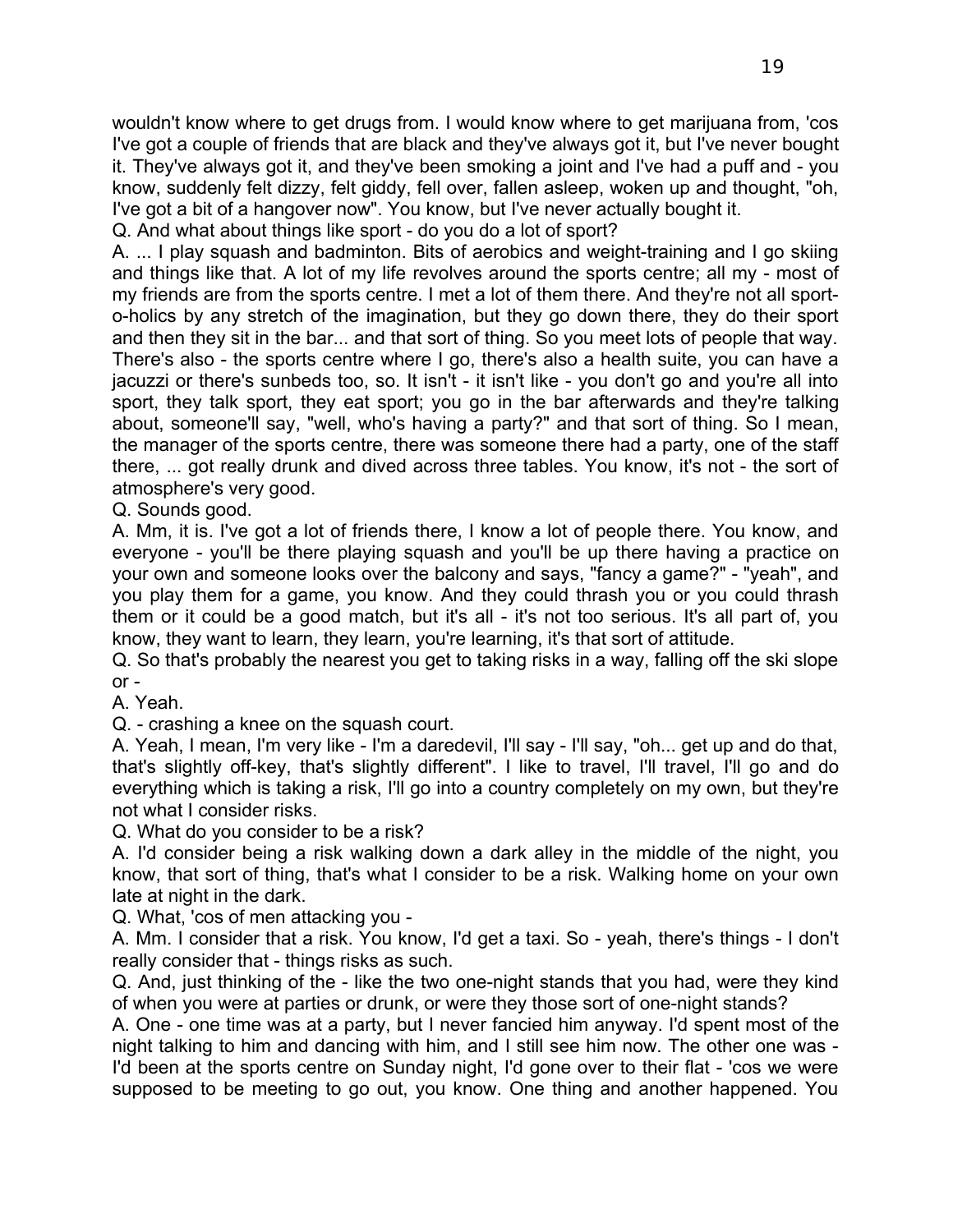know, the eventuality was that we were never gonna get out, we were never gonna go, because one thing or another was always gonna get in the way, and then I - I just ended up, I spent the night there. I spent the night there - I didn't think I consciously - I didn't consciously think I'm gonna stay here, I'm gonna sleep with him, but -

Q. But was it that you couldn't get home?

A. No, I could get home. I had my car. But I just decided to stay there. I didn't go up there thinking "I'm gonna stay there". I went up there, I was gonna say "how are you?", you know, stop for a cup of coffee, and in the end I just decided to stay. Just decided, "oh", in the end, "I'm gonna" - it was a conscious decision I made to stay.

Q. Mm. Did you feel that they were your decisions -

A. Yeah.

Q. - or were you sort of persuaded into it?

A. ... they were my decisions.

Q. And what happened about contraception then?

A. It was both times using Durex.

Q. What, they'd got them or you'd got them?

A. No, they'd got them.

Q. So do you think they expected to sleep with you?

A. No, I think they had them at home anyway. You know. Both of them asked me if I wanted them to use it, and I said "yes".

Q. Is that their way of asking you if you're on the pill sort of thing -

A. Yeah, probably.

Q. - or would they have had sex with you unprotected?

A. No, I think that's their way of asking, both of them said "do you want me to use protection?"... both of them said, "do you want me to use contraception?". Both times I said yes. Once - twice - both times I was on the pill. I said yes anyway.

Q. Why? - for the reasons you've said before?

A. Yeah. Because it's - then it's them taking responsibility, which I want, which I like, and it's protection - I don't think of it as being protection from AIDS, I just think of it as being protection. I don't consciously think "they must use a condom 'cos I'll get AIDS if they don't", but then I think oh, you know, it's good... alright.

Q. And for them was it a sort of - did they think it was gonna be a one-night stand? Or did they want it to become something else?

A. I think they both knew it was gonna be a one-night stand. And I knew it was too so -

Q. So did they make sort of an effort to - to give you pleasure, or was it like a - a kind of night when they were having -

A. No.

Q. - sex and that was it, sort of thing?

A. No, they both made an effort to give me pleasure. 'Cos I wouldn't - once - it's funny 'cos once it was ... effort to give me pleasure and the other time it was a two-way thing. They were giving me and I was giving them, so, you know - once I completely gained, the other time it was mutual. It was never they were there for more - you know, their own gain, their own pleasure, and I was just there, you know, I could have been anyone.

Q. So you never felt kind of used or -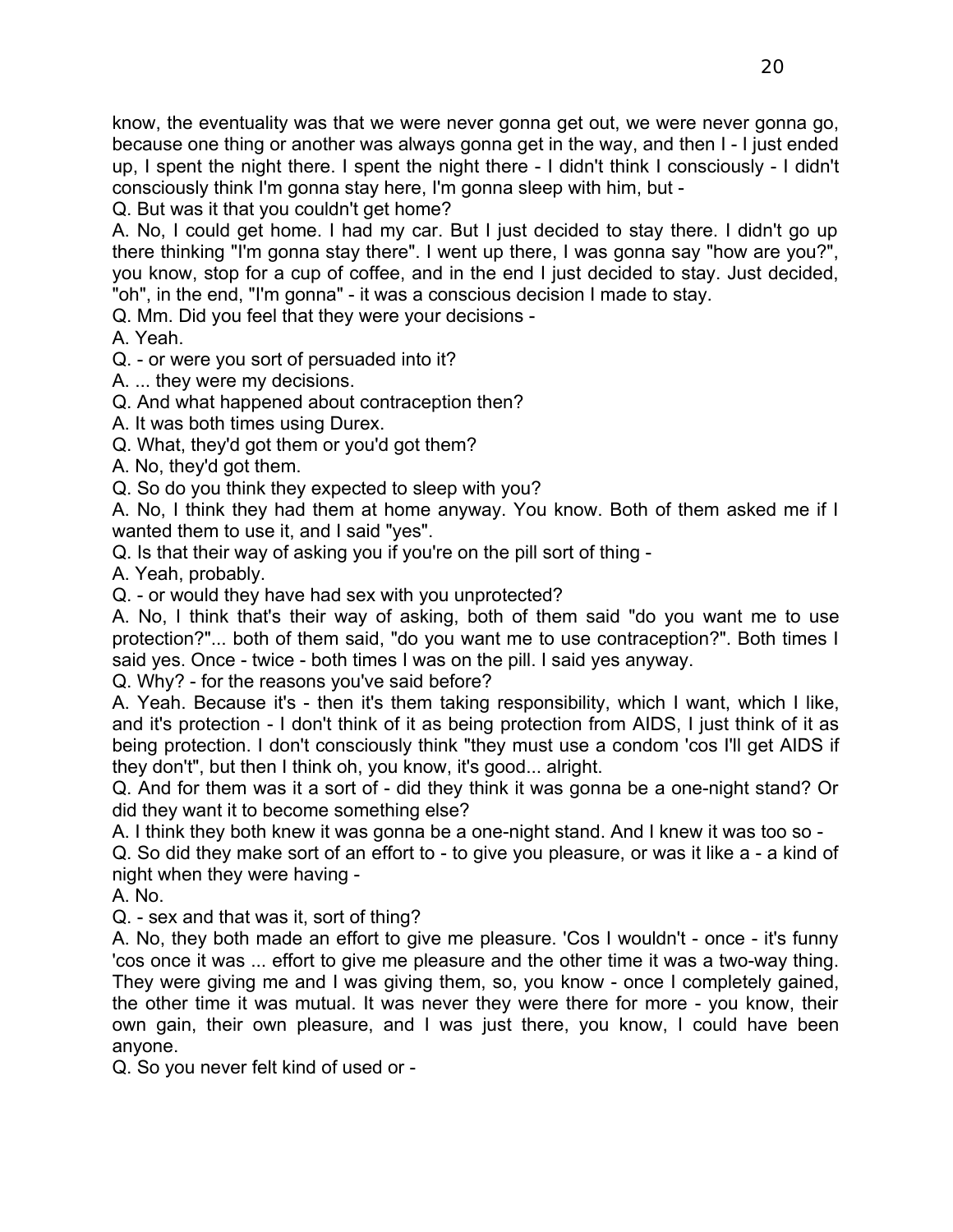A. No, no ... smile on my face the next day (laugh)... No, that was the - no, I was never used. Well, I don't think I was. I didn't feel like I was.

Q. Did you with your first boyfriend... sort of slightly different sort of person?

A. Yeah... not so much used, but I just felt it was all a bit of a chore.

Q. A chore?

A. Mm. So it wasn't so much used, it was just like "oh, no, not again", you know. Sort of -

Q. Was that 'cos you didn't fancy him so much or because he wasn't exciting you at all? A. No, it was because I - because he was selfish, it was just - I just went against him as a person, his idea, his attitude started to aggravate me, so I went against him as a person. It was when I was deciding I didn't really like him.

Q. And - and can you tell me a bit about the sex education you had at school?

A. Yeah, we had - all the sex education, as in how it's done, oral sex, anal sex, contraception, sexually transmitted diseases - I think that was about it.

Q. Well, it looked like you'd had all those other things, masturbation, homosexuality -

A. Yeah. Yeah.

Q. So - were they good?

A. Yeah.

Q. 'Cos some people get hardly anything.

A. No, we used to - we used to sit in there, you know, get everything in the lessons, so yeah, it was quite good.

Q. Which lessons did they have it in?

A. Social Education. It was - the rest of social education they were going on about sex, religion, stereotypes, people, that sort of thing. It was really - it's kind of the introduction to sociology, so - you know, you go on to do sociology and you do all the different - all the different, you know, the studies of the family, and watch all those films - Seven, Seven Plus Seven, Twenty-One and those -

Q. Yeah.

A. - so they all come out. But it was kind of an introduction to that. Sex education, religious education.

Q. How old were you then?

A. That was - that lesson started in the - when I was fourteen. We'd already been taught once in science when I was eleven, and we were taught before that about menstruation when I was nine; but also, when I was about seven or eight, my mum worked in a hospital, she brought home some books and leaflets. Yeah, I read them - sat and read them, went "oh, yeah"... So I was never - I was not taught - I was taught at school, I was taught at home, learnt it all from my friends in the playground anyway, so -

Q. So could you talk to your mum about things like that?

A. I could do but I've never come across the situation where I wanted to. Never...

Q. So she doesn't sort of ask you about contraception and -

A. No.

Q. - whether you're using any or things like that.

A. No. I think she knows, you know, I'm sensible enough, so - if I have to, I will...

Q. What about boyfriends?

A. She asks me about boyfriends, but she's never asked me about sexual relations with them. You know, she's asked me where they live, what do they do, all that sort of thing.